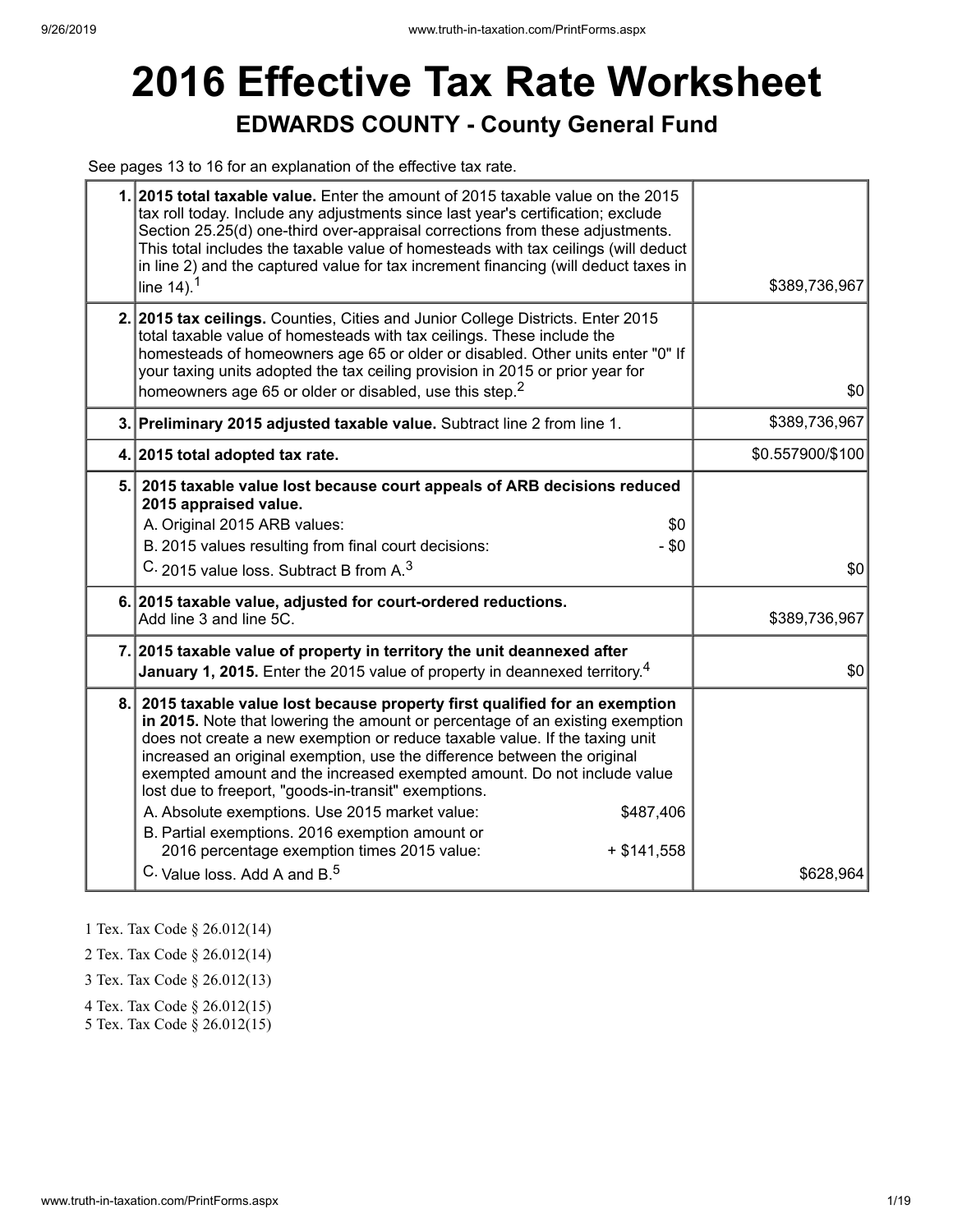## **2016 Effective Tax Rate Worksheet (continued) EDWARDS COUNTY - County General Fund**

| 9.1 | 2015 taxable value lost because property first qualified for agricultural<br>appraisal (1-d or 1-d-1), timber appraisal, recreational/scenic appraisal or<br>public access airport special appraisal in 2016. Use only those properties<br>that first qualified in 2016; do not use properties that qualified in 2015.<br>A. 2015 market value:<br>\$0<br>B. 2016 productivity or special appraised value:<br>$-$ \$0                                               |               |
|-----|---------------------------------------------------------------------------------------------------------------------------------------------------------------------------------------------------------------------------------------------------------------------------------------------------------------------------------------------------------------------------------------------------------------------------------------------------------------------|---------------|
|     | C. Value loss. Subtract B from A. <sup>6</sup>                                                                                                                                                                                                                                                                                                                                                                                                                      | \$0           |
|     | 10. Total adjustments for lost value. Add lines 7, 8C and 9C.                                                                                                                                                                                                                                                                                                                                                                                                       | \$628,964     |
|     | 11. 2015 adjusted taxable value. Subtract line 10 from line 6.                                                                                                                                                                                                                                                                                                                                                                                                      | \$389,108,003 |
|     | 12. Adjusted 2015 taxes. Multiply line 4 by line 11 and divide by \$100.                                                                                                                                                                                                                                                                                                                                                                                            | \$2,170,833   |
|     | 13. Taxes refunded for years preceding tax year 2015. Enter the amount of<br>taxes refunded by the taxing unit for tax years preceding tax year 2015. Types<br>of refunds include court decisions, Tax Code § 25.25(b) and (c) corrections and<br>Tax Code § 31.11 payment errors. Do not include refunds for tax year 2015.<br>This line applies only to tax years preceding tax year 2015. $^7$                                                                   | \$17,068      |
|     | 14. Taxes in tax increment financing (TIF) for tax year 2015. Enter the amount of<br>taxes paid into the tax increment fund for a reinvestment zone as agreed by the<br>taxing unit. If the unit has no 2016 captured appraised value in Line 16D, enter<br>$"0"$ . <sup>8</sup>                                                                                                                                                                                    | \$0           |
|     | 15. Adjusted 2015 taxes with refunds and TIF adjustment. Add lines 12 and 13,<br>subtract line 14.9                                                                                                                                                                                                                                                                                                                                                                 | \$2,187,901   |
|     | 16. Total 2016 taxable value on the 2016 certified appraisal roll today. This<br>value includes only certified values and includes the total taxable value of<br>homesteads with tax ceilings (will deduct in line 18). These homesteads<br>includes homeowners age 65 or older or disabled. <sup>10</sup><br>A. Certified values only:<br>\$405,674,445<br>B. Counties: Include railroad rolling stock values<br>certified by the Comptroller's office:<br>$+$ \$0 |               |

6 Tex. Tax Code § 26.012(15)

7 Tex. Tax Code § 26.012(13)

8 Tex. Tax Code § 26.03(c)

9 Tex. Tax Code § 26.012(13)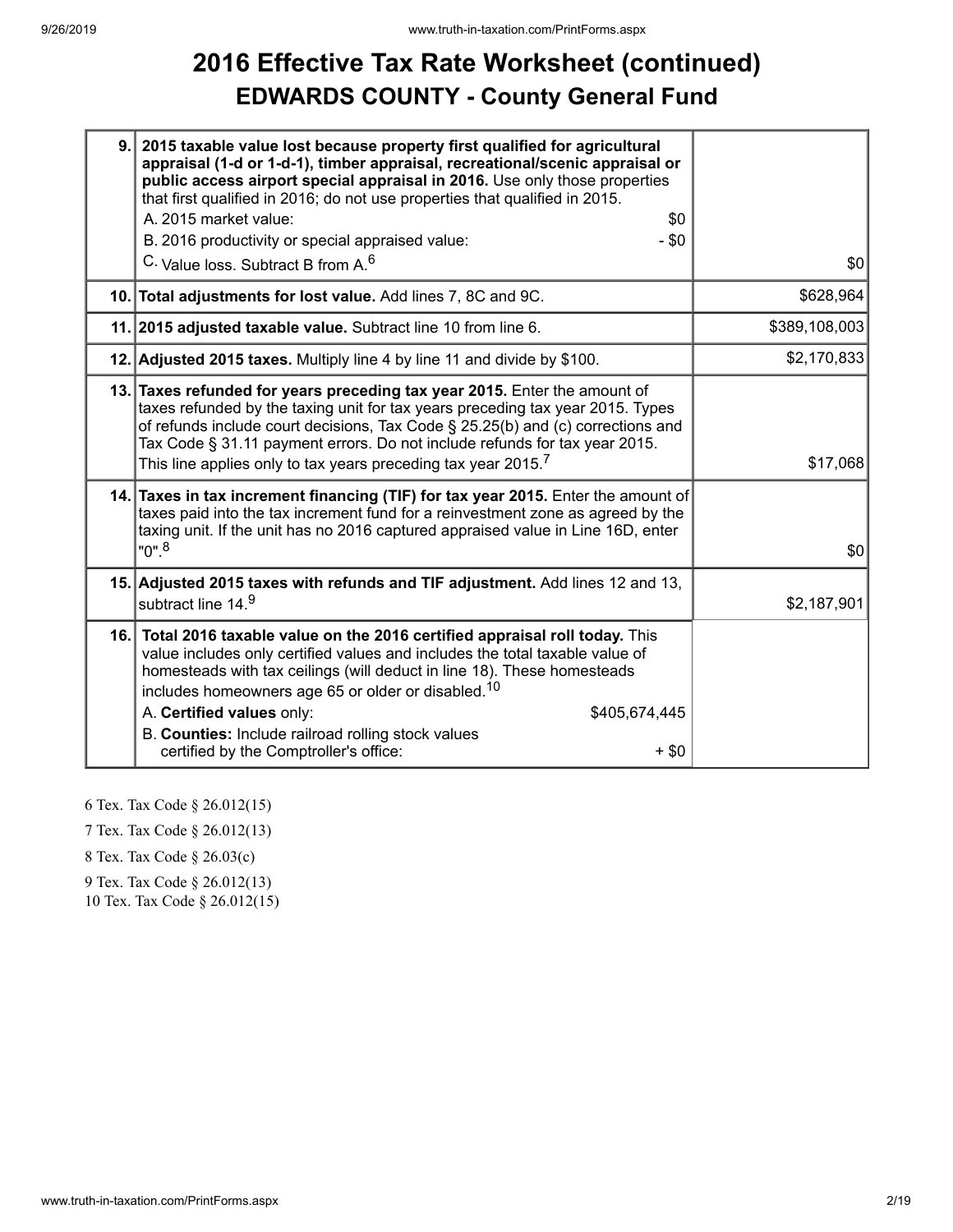## **2016 Effective Tax Rate Worksheet (continued) EDWARDS COUNTY - County General Fund**

| 16.<br>$\text{(cont.)}$ | C. Pollution control exemption: Deduct the value<br>of property exempted for the current tax year for<br>the first time as pollution control property:<br>D. Tax increment financing: Deduct the 2016<br>captured appraised value of property taxable by a<br>taxing unit in a tax increment financing zone for<br>which the 2016 taxes will be deposited into the<br>tax increment fund. Do not include any new<br>property value that will be included in line 21<br>below. <sup>11</sup><br>E. Total 2016 value. Add A and B, then subtract C<br>and D.                                                                                                                                                                                                                                                                                                                                                                                                                                                                                                                                                                                                                                                                                                    | $-$ \$0<br>$-$ \$0 | \$405,674,445 |
|-------------------------|---------------------------------------------------------------------------------------------------------------------------------------------------------------------------------------------------------------------------------------------------------------------------------------------------------------------------------------------------------------------------------------------------------------------------------------------------------------------------------------------------------------------------------------------------------------------------------------------------------------------------------------------------------------------------------------------------------------------------------------------------------------------------------------------------------------------------------------------------------------------------------------------------------------------------------------------------------------------------------------------------------------------------------------------------------------------------------------------------------------------------------------------------------------------------------------------------------------------------------------------------------------|--------------------|---------------|
| 17.                     | Total value of properties under protest or not included on certified<br>appraisal roll. <sup>12</sup><br>A. 2016 taxable value of properties under protest.<br>The chief appraiser certifies a list of properties still<br>under ARB protest. The list shows the appraisal<br>district's value and the taxpayer's claimed value, if<br>any or an estimate of the value if the taxpayer<br>wins. For each of the properties under protest,<br>use the lowest of these values. Enter the total<br>value. <sup>13</sup><br>B. 2016 value of properties not under protest or<br>included on certified appraisal roll. The chief<br>appraiser gives taxing units a list of those taxable<br>properties that the chief appraiser knows about<br>but are not included at appraisal roll certification.<br>These properties also are not on the list of<br>properties that are still under protest. On this list<br>of properties, the chief appraiser includes the<br>market value, appraised value and exemptions for<br>the preceding year and a reasonable estimate of<br>the market value, appraised value and<br>exemptions for the current year. Use the lower<br>market, appraised or taxable value (as<br>appropriate). Enter the total value. <sup>14</sup> | \$0<br>$+$ \$0     |               |

- 11 Tex. Tax Code § 26.03(c)
- 12 Tex. Tax Code § 26.01(c)
- 13 Tex. Tax Code § 26.04 and 26.041

14 Tex. Tax Code § 26.04 and 26.041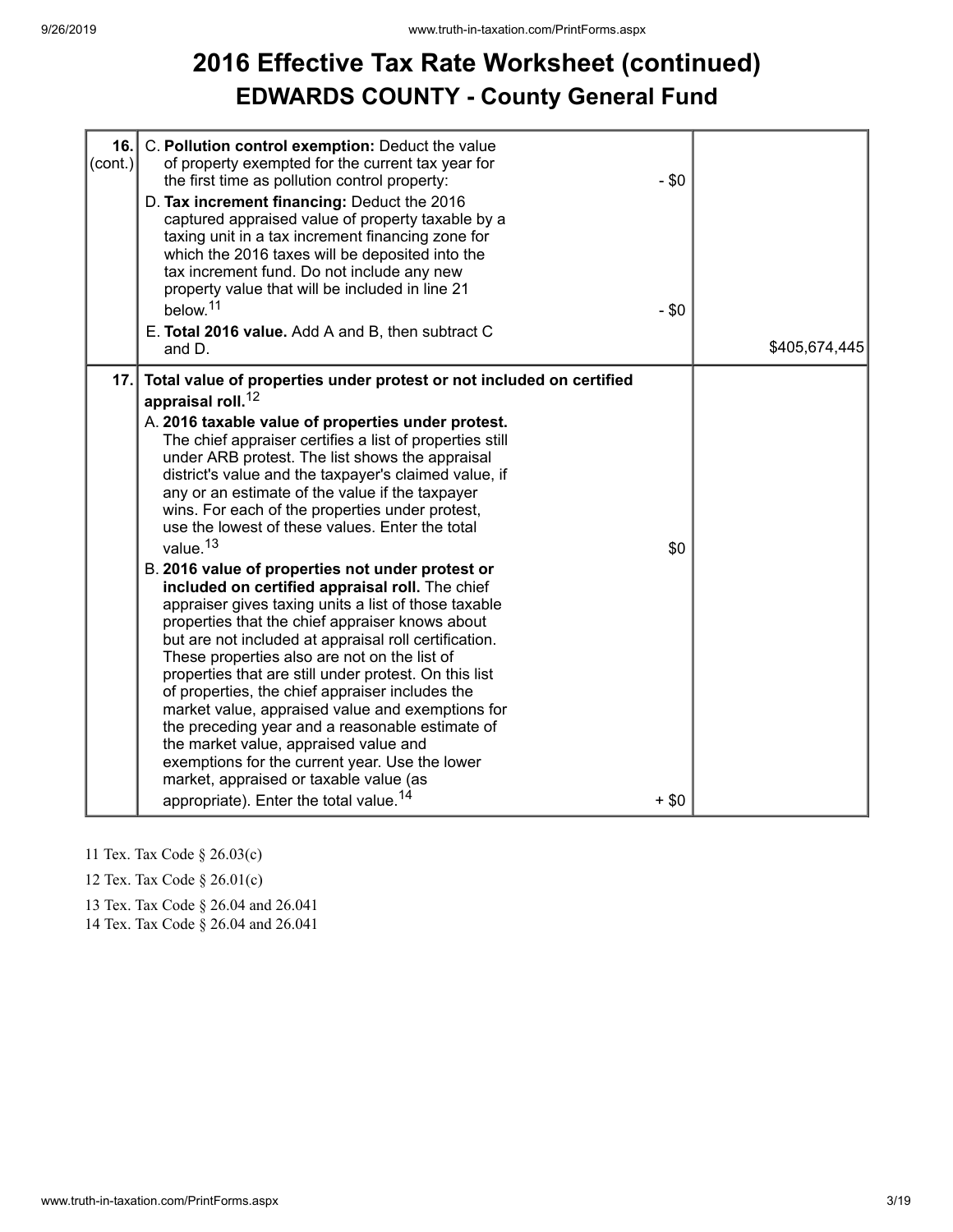#### **2016 Effective Tax Rate Worksheet (continued) EDWARDS COUNTY - County General Fund**

| (cont.) | 17. C. Total value under protest or not certified. Add<br>A and B.                                                                                                                                                                                                                                                                                                                                                                                                                                                                                                                                                                             | \$0            |
|---------|------------------------------------------------------------------------------------------------------------------------------------------------------------------------------------------------------------------------------------------------------------------------------------------------------------------------------------------------------------------------------------------------------------------------------------------------------------------------------------------------------------------------------------------------------------------------------------------------------------------------------------------------|----------------|
|         | 18. 2016 tax ceilings. Counties, cities and junior colleges enter 2016 total taxable<br>value of homesteads with tax ceilings. These include the homesteads of<br>homeowners age 65 or older or disabled. Other taxing units enter "0". If your<br>taxing units adopted the tax ceiling provision in 2015 or prior year for<br>homeowners age 65 or older or disabled, use this step. <sup>15</sup>                                                                                                                                                                                                                                            | \$0            |
|         | 19. 2016 total taxable value. Add lines 16E and 17C. Subtract line 18.                                                                                                                                                                                                                                                                                                                                                                                                                                                                                                                                                                         | \$405,674,445  |
|         | 20. Total 2016 taxable value of properties in territory annexed after January<br>1, 2008. Include both real and personal property. Enter the 2016 value of<br>property in territory annexed. <sup>16</sup>                                                                                                                                                                                                                                                                                                                                                                                                                                     | \$0            |
|         | 21. Total 2016 taxable value of new improvements and new personal property<br>located in new improvements. New means the item was not on the appraisal<br>roll in 2015. An improvement is a building, structure, fixture or fence erected on<br>or affixed to land. New additions to existing improvements may be included if<br>the appraised value can be determined. New personal property in a new<br>improvement must have been brought into the taxing unit after January 1, 2015<br>and be located in a new improvement. New improvements do include property<br>on which a tax abatement agreement has expired for 2016. <sup>17</sup> | \$4,415,430    |
|         | 22. Total adjustments to the 2016 taxable value. Add lines 20 and 21.                                                                                                                                                                                                                                                                                                                                                                                                                                                                                                                                                                          | \$4,415,430    |
|         | 23. 2016 adjusted taxable value. Subtract line 22 from line 19.                                                                                                                                                                                                                                                                                                                                                                                                                                                                                                                                                                                | \$401,259,015  |
|         | 24. 2016 effective tax rate. Divide line 15 by line 23 and multiply by \$100. <sup>18</sup>                                                                                                                                                                                                                                                                                                                                                                                                                                                                                                                                                    | \$0.5452/\$100 |
|         | 25. COUNTIES ONLY. Add together the effective tax rates for each type of tax the<br>county levies. The total is the 2016 county effective tax rate. <sup>19</sup>                                                                                                                                                                                                                                                                                                                                                                                                                                                                              |                |
|         | <b>Fund Name</b><br><b>Tax Rate</b><br>${field36.1}$<br>${fields2}$                                                                                                                                                                                                                                                                                                                                                                                                                                                                                                                                                                            | \$0.6615/\$100 |

15 Tex. Tax Code § 26.012(6)

16 Tex. Tax Code § 26.012(17)

17 Tex. Tax Code § 26.012(17)

18 Tex. Tax Code § 26.04(c)

19 Tex. Tax Code § 26.04(d)

A county, city or hospital district that adopted the additional sales tax in November 2015 or in May 2016 must adjust its effective tax rate. *The Additional Sales Tax Rate Worksheet* on page 39 sets out this adjustment. Do not forget to complete the *Additional Sales Tax Rate Worksheet* if the taxing unit adopted the additional sales tax on these dates.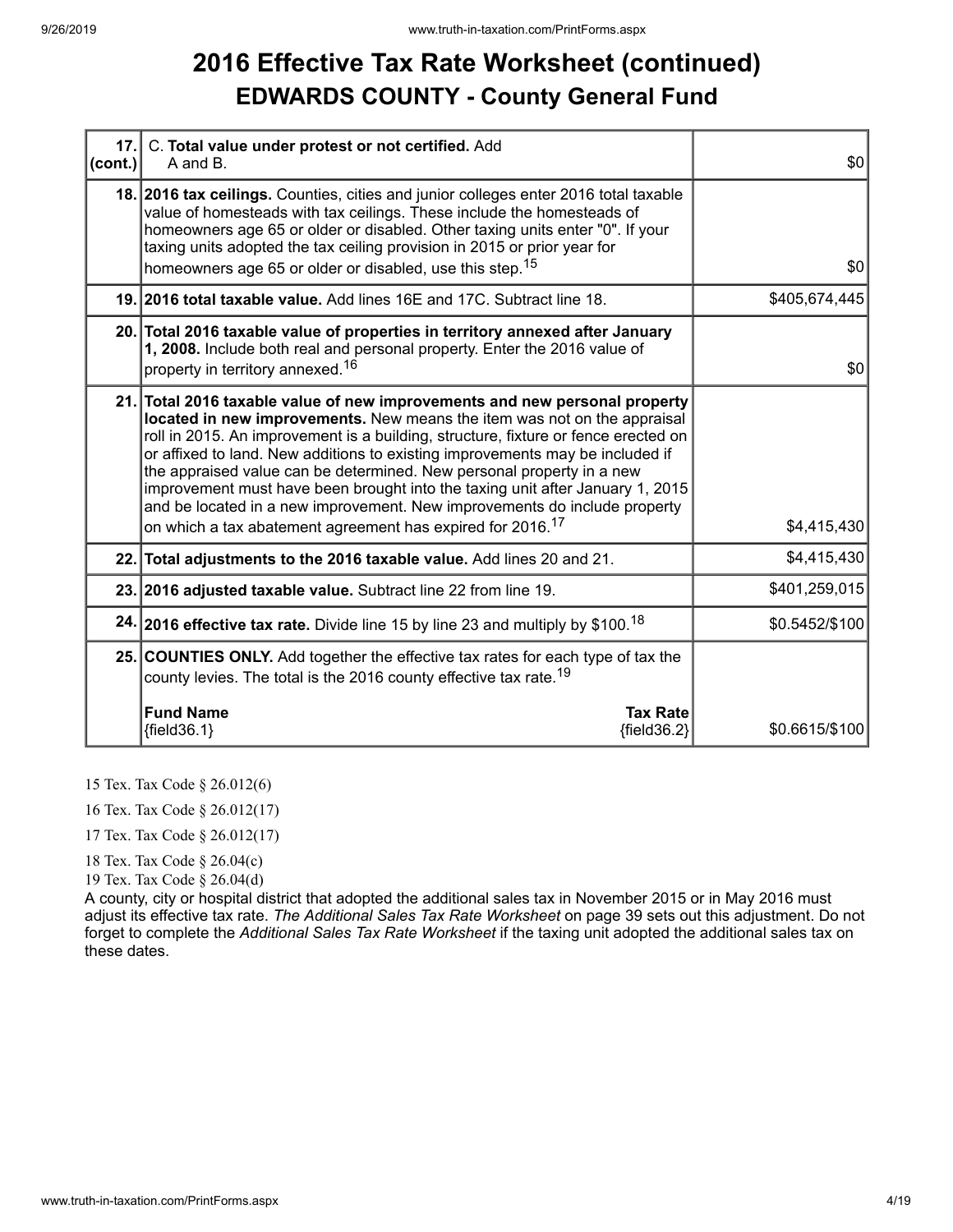# **2016 Rollback Tax Rate Worksheet**

#### **EDWARDS COUNTY - County General Fund**

See pages 17 to 21 for an explanation of the rollback tax rate.

|      | 26. 2015 maintenance and operations (M&O) tax rate.                                                                                                                                                                                                                                                                                                                                                                                                                                                                                                                                                                                                                                                                                                                                                                                                                                                                                                                                                                                                                                                                                                                                                                                                                                                                          |                                                | \$0.539100/\$100 |
|------|------------------------------------------------------------------------------------------------------------------------------------------------------------------------------------------------------------------------------------------------------------------------------------------------------------------------------------------------------------------------------------------------------------------------------------------------------------------------------------------------------------------------------------------------------------------------------------------------------------------------------------------------------------------------------------------------------------------------------------------------------------------------------------------------------------------------------------------------------------------------------------------------------------------------------------------------------------------------------------------------------------------------------------------------------------------------------------------------------------------------------------------------------------------------------------------------------------------------------------------------------------------------------------------------------------------------------|------------------------------------------------|------------------|
|      | 27. 2015 adjusted taxable value. Enter the amount from line 11.                                                                                                                                                                                                                                                                                                                                                                                                                                                                                                                                                                                                                                                                                                                                                                                                                                                                                                                                                                                                                                                                                                                                                                                                                                                              |                                                | \$389,108,003    |
| 28.1 | 2015 M&O taxes.<br>A. Multiply line 26 by line 27 and divide by \$100.<br>B. Cities, counties and hospital districts with<br>additional sales tax: Amount of additional sales<br>tax collected and spent on M&O expenses in<br>2015. Enter amount from full year's sales tax<br>revenue spent for M&O in 2015 fiscal year, if any.<br>Other units, enter "0." Counties exclude any<br>amount that was spent for economic development<br>grants from the amount of sales tax spent.<br>C. Counties: Enter the amount for the state criminal<br>justice mandate. If second or later year, the<br>amount is for increased cost above last year's<br>amount. Other units, enter "0."<br>D. Transferring function: If discontinuing all of a<br>department, function or activity and transferring it<br>to another unit by written contract, enter the<br>amount spent by the unit discontinuing the<br>function in the 12 months preceding the month of<br>this calculation. If the unit did not operate this<br>function for this 12-month period, use the amount<br>spent in the last full fiscal year in which the unit<br>operated the function. The unit discontinuing the<br>function will subtract this amount in H below. The<br>unit receiving the function will add this amount in<br>H below. Other units, enter "0." | \$2,097,681<br>$+$ \$0<br>$+$ \$0<br>$+/-$ \$0 |                  |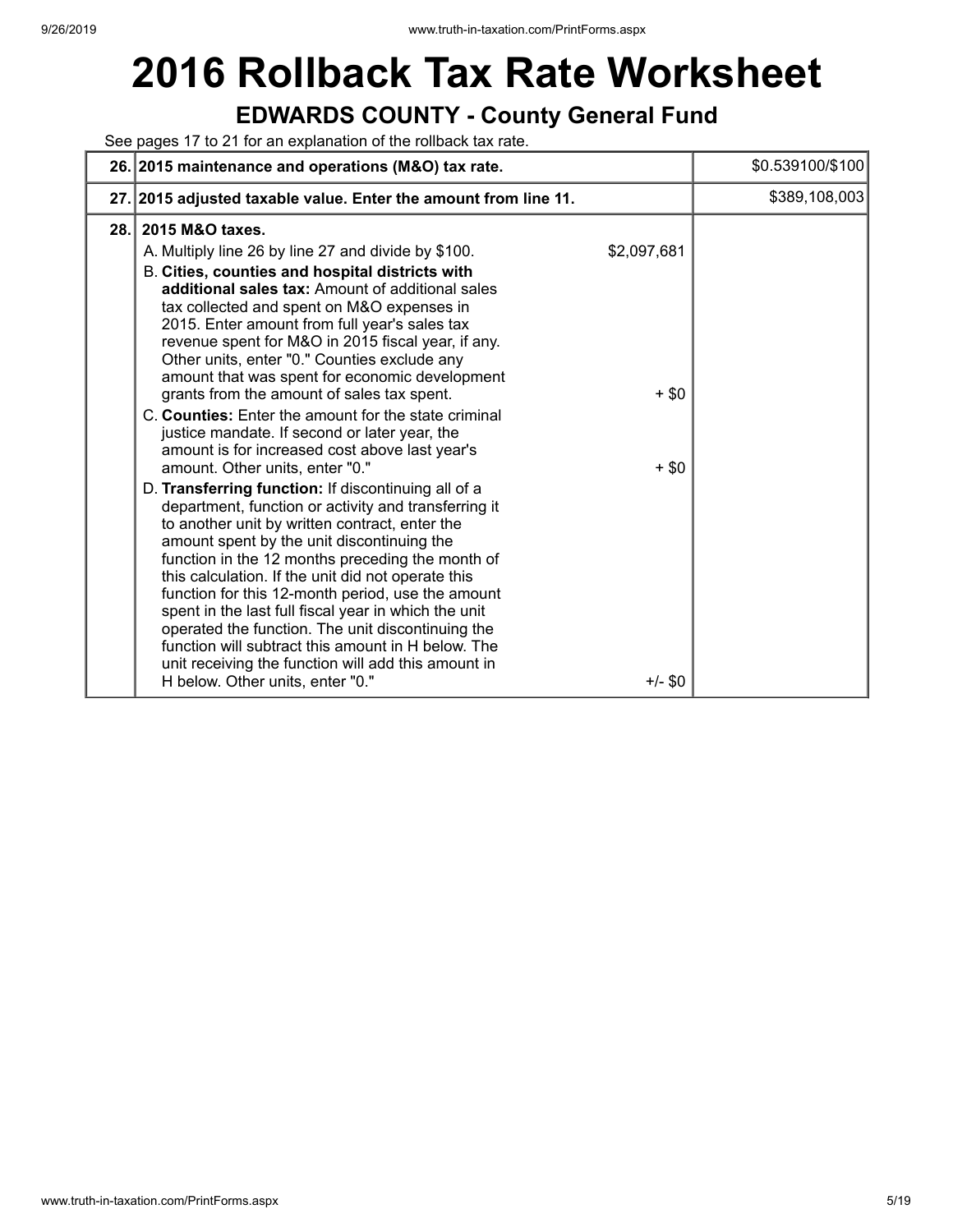#### **2016 Rollback Tax Rate Worksheet (continued) EDWARDS COUNTY - County General Fund**

| 28.<br>(cont.) | E. Taxes refunded for years preceding tax year<br>2015: Enter the amount of M&O taxes refunded<br>during the last budget year for tax years<br>preceding tax year 2015. Types of refunds<br>include court decisions, Section 25.25(b) and (c)<br>corrections and Section 31.11 payment errors.<br>Do not include refunds for tax year 2015. This<br>line applies only to tax years preceding tax year<br>$+ $17,047$<br>2015.<br>F. Enhanced indigent health care expenditures:<br>Enter the increased amount for the current year's<br>enhanced indigent health care expenditures<br>above the preceding tax year's enhanced<br>indigent health care expenditures, less any state<br>assistance.<br>G. Taxes in tax increment financing (TIF): Enter<br>the amount of taxes paid into the tax increment<br>fund for a reinvestment zone as agreed by the<br>taxing unit. If the unit has no 2016 captured<br>appraised value in Line 16D, enter "0."<br>H. Adjusted M&O Taxes. Add A, B, C, E and F. For<br>unit with D, subtract if discontinuing function and | $+$ \$0<br>$-$ \$0 |
|----------------|------------------------------------------------------------------------------------------------------------------------------------------------------------------------------------------------------------------------------------------------------------------------------------------------------------------------------------------------------------------------------------------------------------------------------------------------------------------------------------------------------------------------------------------------------------------------------------------------------------------------------------------------------------------------------------------------------------------------------------------------------------------------------------------------------------------------------------------------------------------------------------------------------------------------------------------------------------------------------------------------------------------------------------------------------------------|--------------------|
|                | add if receiving function. Subtract G.<br>29. 2016 adjusted taxable value.                                                                                                                                                                                                                                                                                                                                                                                                                                                                                                                                                                                                                                                                                                                                                                                                                                                                                                                                                                                       | \$2,114,728        |
|                | Enter line 23 from the Effective Tax Rate Worksheet.                                                                                                                                                                                                                                                                                                                                                                                                                                                                                                                                                                                                                                                                                                                                                                                                                                                                                                                                                                                                             | \$401,259,015      |
|                | 30. 2016 effective maintenance and operations rate.<br>Divide line 28H by line 29 and multiply by \$100.                                                                                                                                                                                                                                                                                                                                                                                                                                                                                                                                                                                                                                                                                                                                                                                                                                                                                                                                                         | \$0.5270/\$100     |
|                | 31. 2016 rollback maintenance and operation rate.<br>Multiply line 30 by 1.08. (See lines 49 to 52 for additional rate for pollution<br>control expenses.                                                                                                                                                                                                                                                                                                                                                                                                                                                                                                                                                                                                                                                                                                                                                                                                                                                                                                        | \$0.5691/\$100     |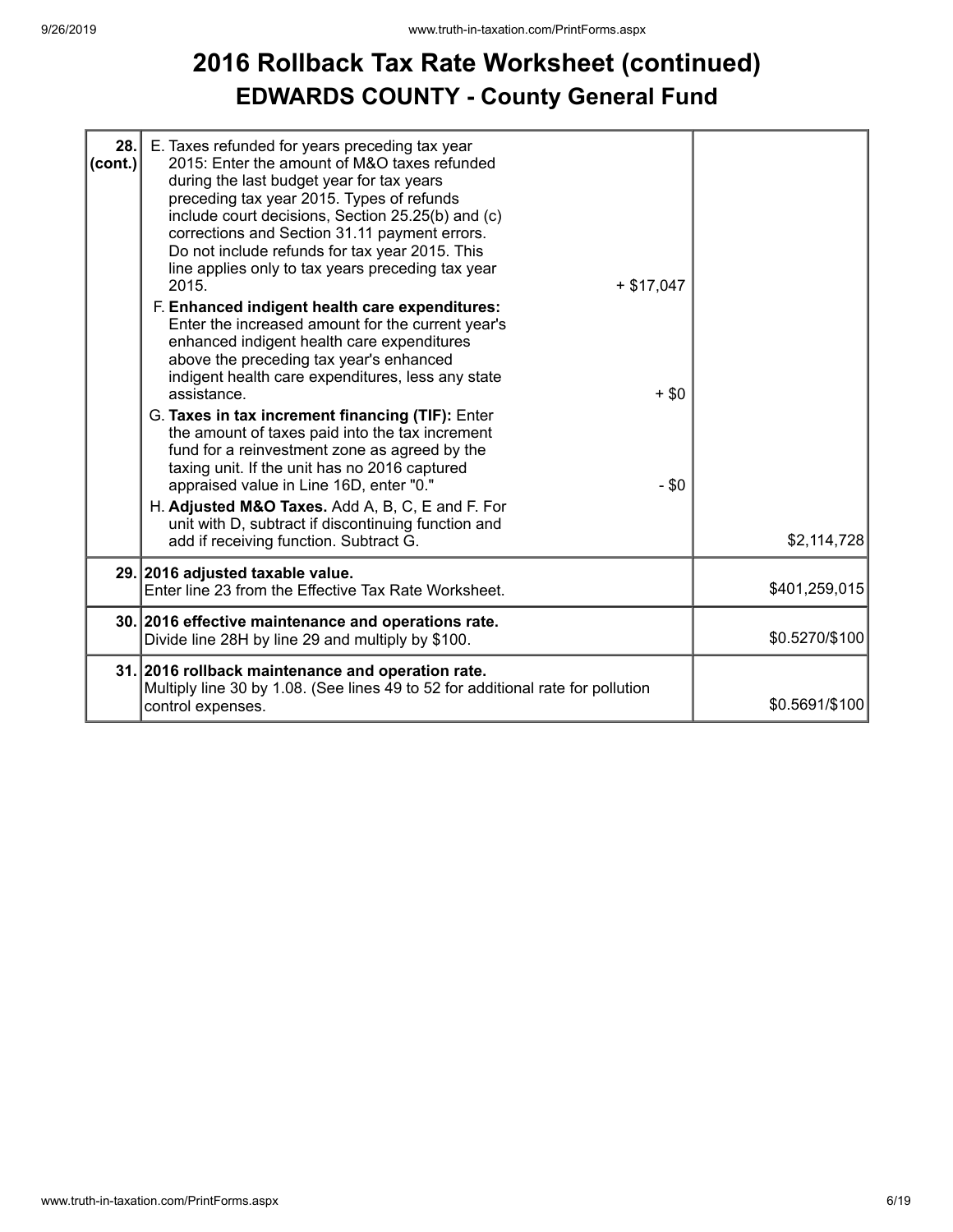## **2016 Rollback Tax Rate Worksheet (continued) EDWARDS COUNTY - County General Fund**

| 32. | Total 2016 debt to be paid with property taxes and additional sales tax<br>revenue.                                                                                                                                                                                                                                                                                   |                |
|-----|-----------------------------------------------------------------------------------------------------------------------------------------------------------------------------------------------------------------------------------------------------------------------------------------------------------------------------------------------------------------------|----------------|
|     | "Debt" means the interest and principal that will be paid on debts that:<br>(1) are paid by property taxes,<br>(2) are secured by property taxes,                                                                                                                                                                                                                     |                |
|     | (3) are scheduled for payment over a period longer than one year and<br>(4) are not classified in the unit's budget as M&O expenses.                                                                                                                                                                                                                                  |                |
|     | A: Debt also includes contractual payments to other<br>taxing units that have incurred debts on behalf of<br>this taxing unit, if those debts meet the four<br>conditions above. Include only amounts that will be<br>paid from property tax revenue. Do not include<br>appraisal district budget payments. List the debt in<br>Schedule B: Debt Service.<br>\$67,500 |                |
|     | B: Subtract unencumbered fund amount used to<br>reduce total debt.<br>-\$0                                                                                                                                                                                                                                                                                            |                |
|     | $-\$0$<br>C: Subtract amount paid from other resources.                                                                                                                                                                                                                                                                                                               |                |
|     | D: Adjusted debt. Subtract B and C from A.                                                                                                                                                                                                                                                                                                                            | \$67,500       |
|     | 33. Certified 2015 excess debt collections. Enter the amount certified by the<br>collector.                                                                                                                                                                                                                                                                           | \$0            |
|     | 34. Adjusted 2016 debt. Subtract line 33 from line 32.                                                                                                                                                                                                                                                                                                                | \$67,500       |
|     | 35. Certified 2016 anticipated collection rate. Enter the rate certified by the<br>collector. If the rate is 100 percent or greater, enter 100 percent.                                                                                                                                                                                                               | 95.000000%     |
|     | 36. 2016 debt adjusted for collections. Divide line 34 by line 35.                                                                                                                                                                                                                                                                                                    | \$71,053       |
|     | 37. 2016 total taxable value. Enter the amount on line 19.                                                                                                                                                                                                                                                                                                            | \$405,674,445  |
|     | 38. 2016 debt tax rate. Divide line 36 by line 37 and multiply by \$100.                                                                                                                                                                                                                                                                                              | \$0.0175/\$100 |
|     | 39. 2016 rollback tax rate. Add lines 31 and 38.                                                                                                                                                                                                                                                                                                                      | \$0.5866/\$100 |
|     | 40. COUNTIES ONLY. Add together the rollback tax rates for each type of tax the<br>county levies. The total is the 2016 county rollback tax rate.                                                                                                                                                                                                                     |                |
|     | <b>Fund Name</b><br><b>Tax Rate</b>                                                                                                                                                                                                                                                                                                                                   |                |

A taxing unit that adopted the additional sales tax must complete the lines for the *Additional Sales Tax Rate*. A taxing unit seeking additional rollback protection for pollution control expenses completes the *Additional Rollback Protection for Pollution Control*.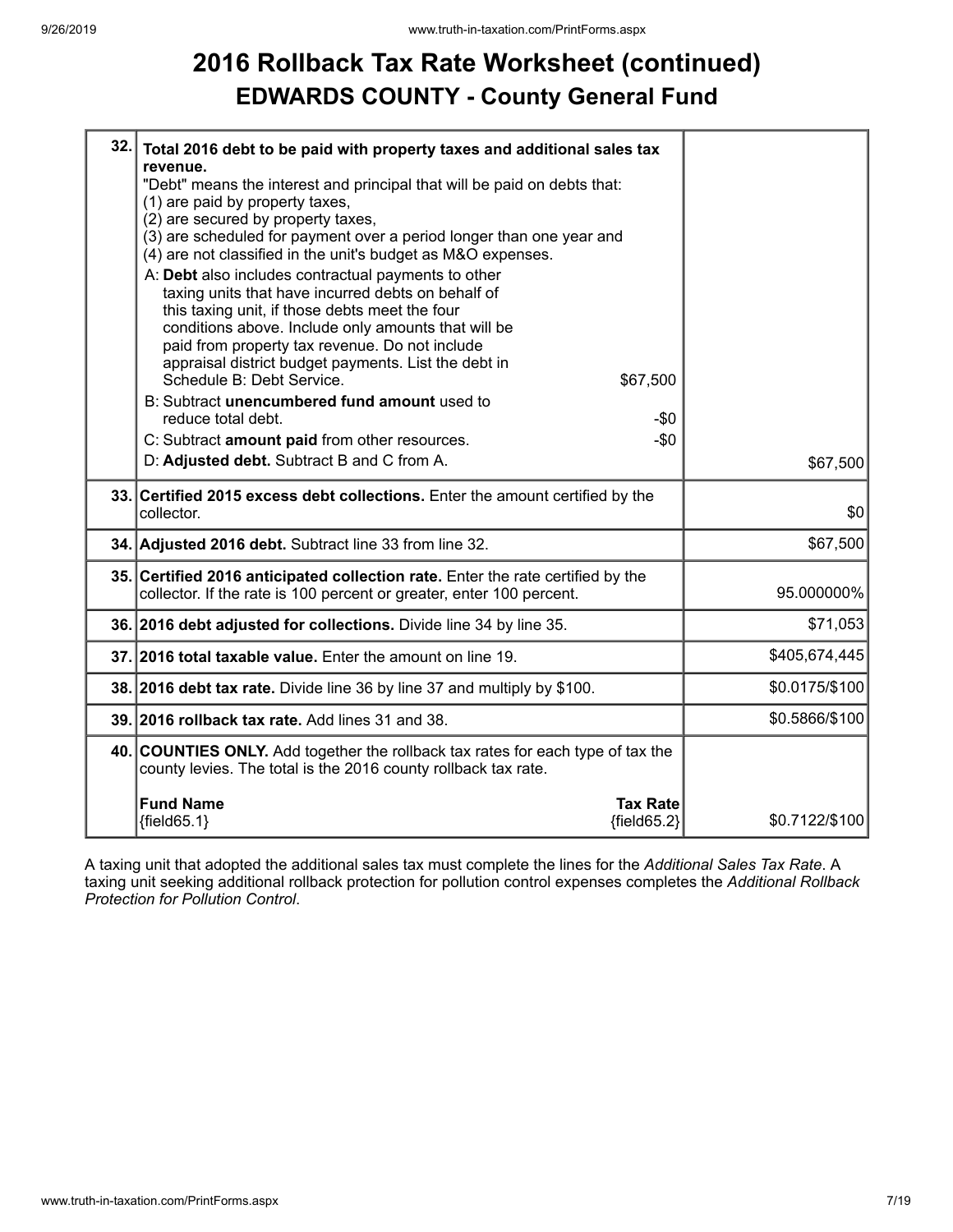#### **Additional Rollback Protection for Pollution Control Worksheet EDWARDS COUNTY - County General Fund**

| 49. Certified expenses from TCEQ. Enter the amount certified in the determination<br>letter from TCEQ. The taxing unit shall provide its assessor with a copy of the<br>letter. See Part 3, the Rollback Rate, for more details. | 30             |
|----------------------------------------------------------------------------------------------------------------------------------------------------------------------------------------------------------------------------------|----------------|
| 50. 2016 total taxable value. Enter the amount from line 37 of the Rollback Tax<br>Rate Worksheet.                                                                                                                               | \$405,674,445  |
| 51. Additional rate for pollution control. Divide line 49 by line 50 and multiply by 100.                                                                                                                                        | \$0.0000/\$100 |
| 52. 2016 rollback tax rate, adjusted for pollution control. Add line 51 to one of the<br>following lines (as applicable): line 39, line 40 (counties) or line 48 (units with<br>the additional sales tax).                       | \$0.7122/\$100 |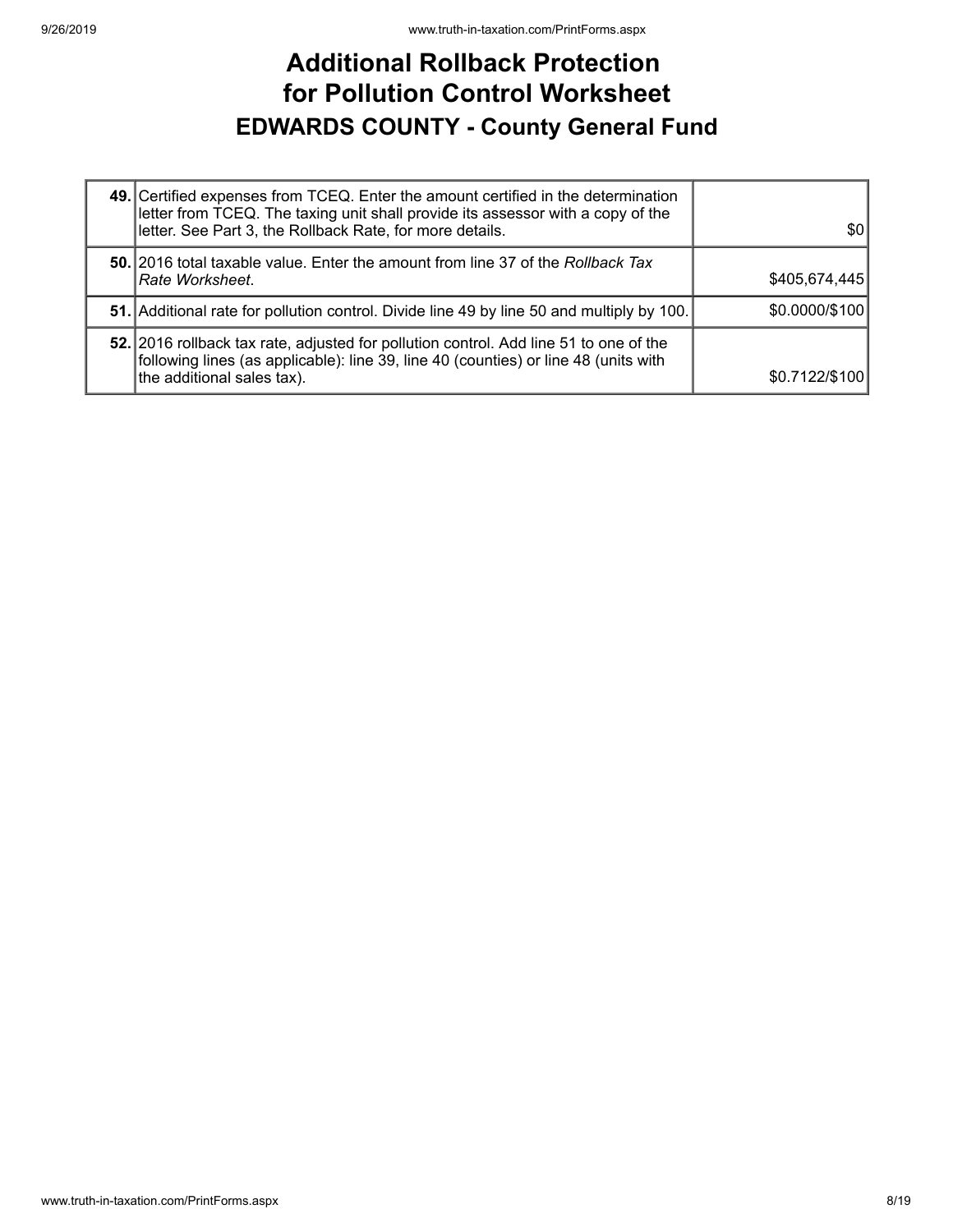#### **2016 Notice of Effective Tax Rate Worksheet for Calculation of Tax Increase/Decrease**

#### **Entity Name:** EDWARDS COUNTY **Date:** 09/26/2019

|                                                                                 | <b>County General</b><br>Fund | <b>LATERAL</b><br><b>ROAD</b> |
|---------------------------------------------------------------------------------|-------------------------------|-------------------------------|
| 1.2015 taxable value, adjusted for court-ordered reductions.                    |                               |                               |
| Enter line 6 of the Effective Tax Rate Worksheet.                               | \$389,736,967                 | \$388,178,592                 |
| 2.2015 total tax rate.                                                          |                               |                               |
| Enter line 4 of the Effective Tax Rate Worksheet.                               | 0.557900                      | 0.119200                      |
| 3. Taxes refunded for years preceding tax year 2015.                            |                               |                               |
| Enter line 13 of the Effective Tax Rate Worksheet.                              | \$17,068                      | \$3,322                       |
| 4. Last year's levy.                                                            |                               |                               |
| Multiply Line 1 times Line 2 and divide by 100.                                 |                               |                               |
| To the result, add Line 3.                                                      | \$2,191,411                   | \$466,031                     |
| 5.2016 total taxable value. Enter Line 19 of                                    |                               |                               |
| the Effective Tax Rate Worksheet.                                               | \$405,674,445                 | \$404,116,735                 |
| 6.2016 effective tax rate.                                                      |                               |                               |
| Enter line 24 of the Effective Tax Rate Worksheet or Line 47                    |                               |                               |
| of the Additional Sales Tax Rate Worksheet.                                     | 0.661500                      | 0.000000                      |
| 7.2016 taxes if a tax rate equal to the effective tax rate is adopted.          |                               |                               |
| Multiply Line 5 times Line 6 and divide by 100.                                 | \$2,683,536                   | \$0                           |
| <b>8.</b> Last year's total levy.                                               |                               |                               |
| Sum of line 4 for all funds.                                                    | \$2,657,442                   |                               |
| 9.2016 total taxes if a tax rate equal to the effective tax rate is<br>adopted. |                               |                               |
| Sum of line 7 for all funds.                                                    | \$2,683,536                   |                               |
| 10. Tax Increase (Decrease).                                                    |                               |                               |
| Subtract Line 8 from Line 9.                                                    | \$26,094                      |                               |
|                                                                                 |                               |                               |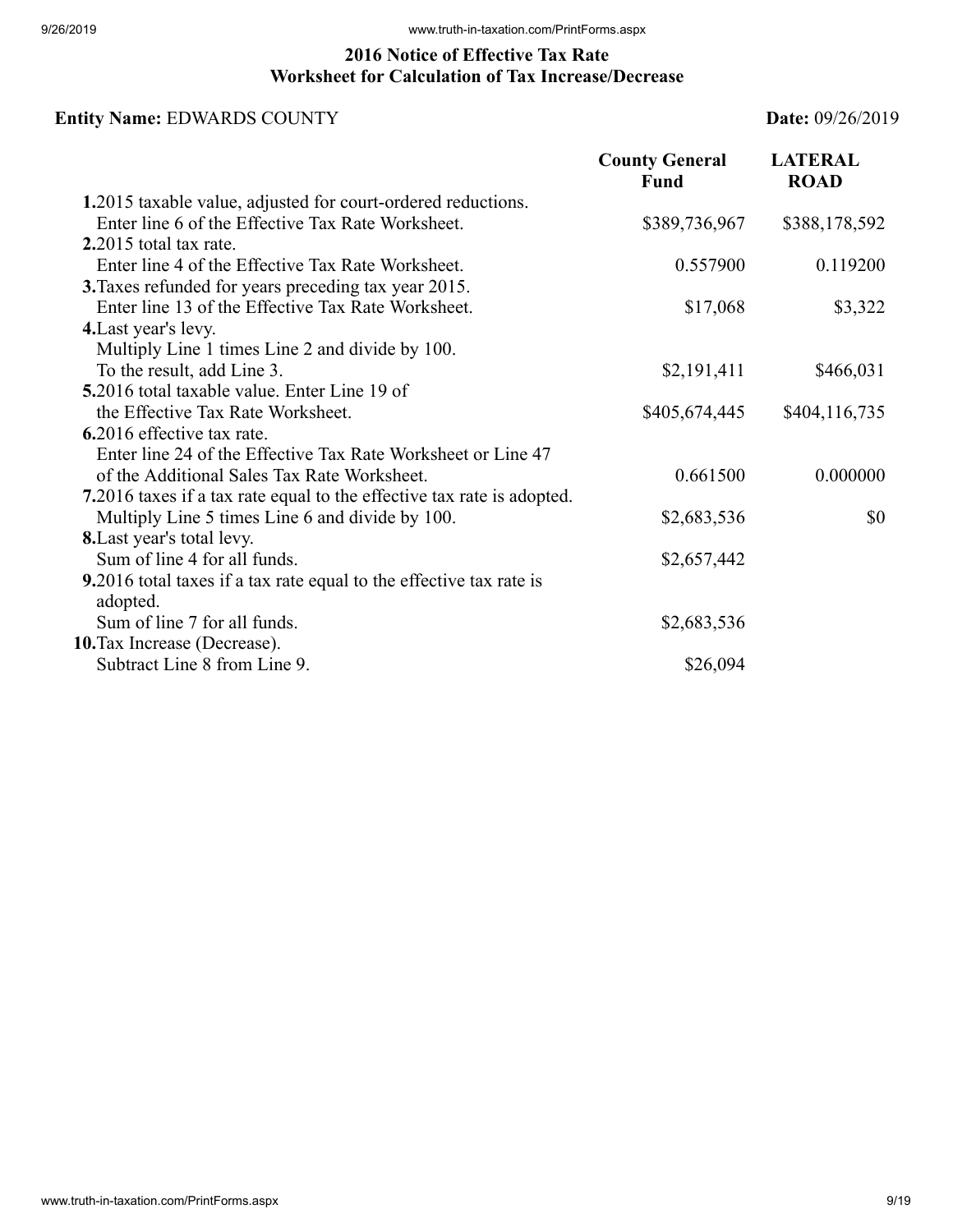## **2016 Effective Tax Rate Worksheet EDWARDS COUNTY - LATERAL ROAD**

See pages 13 to 16 for an explanation of the effective tax rate.

| 1. 2015 total taxable value. Enter the amount of 2015 taxable value on the 2015<br>tax roll today. Include any adjustments since last year's certification; exclude<br>Section 25.25(d) one-third over-appraisal corrections from these adjustments.<br>This total includes the taxable value of homesteads with tax ceilings (will deduct<br>in line 2) and the captured value for tax increment financing (will deduct taxes in<br>line $14$ ). <sup>1</sup>                                                                                                                                                                                                                            | \$388,178,592    |
|-------------------------------------------------------------------------------------------------------------------------------------------------------------------------------------------------------------------------------------------------------------------------------------------------------------------------------------------------------------------------------------------------------------------------------------------------------------------------------------------------------------------------------------------------------------------------------------------------------------------------------------------------------------------------------------------|------------------|
| 2. 2015 tax ceilings. Counties, Cities and Junior College Districts. Enter 2015<br>total taxable value of homesteads with tax ceilings. These include the<br>homesteads of homeowners age 65 or older or disabled. Other units enter "0" If<br>your taxing units adopted the tax ceiling provision in 2015 or prior year for<br>homeowners age 65 or older or disabled, use this step. <sup>2</sup>                                                                                                                                                                                                                                                                                       | \$0              |
| 3. Preliminary 2015 adjusted taxable value. Subtract line 2 from line 1.                                                                                                                                                                                                                                                                                                                                                                                                                                                                                                                                                                                                                  | \$388,178,592    |
| 4. 2015 total adopted tax rate.                                                                                                                                                                                                                                                                                                                                                                                                                                                                                                                                                                                                                                                           | \$0.119200/\$100 |
| 5. 2015 taxable value lost because court appeals of ARB decisions reduced<br>2015 appraised value.<br>A. Original 2015 ARB values:<br>\$0<br>B. 2015 values resulting from final court decisions:<br>$-$ \$0<br>C. 2015 value loss. Subtract B from A. <sup>3</sup>                                                                                                                                                                                                                                                                                                                                                                                                                       | \$0              |
| 6. 2015 taxable value, adjusted for court-ordered reductions.<br>Add line 3 and line 5C.                                                                                                                                                                                                                                                                                                                                                                                                                                                                                                                                                                                                  | \$388,178,592    |
| 7. 2015 taxable value of property in territory the unit deannexed after<br>January 1, 2015. Enter the 2015 value of property in deannexed territory. <sup>4</sup>                                                                                                                                                                                                                                                                                                                                                                                                                                                                                                                         | \$0              |
| 8. 2015 taxable value lost because property first qualified for an exemption<br>in 2015. Note that lowering the amount or percentage of an existing exemption<br>does not create a new exemption or reduce taxable value. If the taxing unit<br>increased an original exemption, use the difference between the original<br>exempted amount and the increased exempted amount. Do not include value<br>lost due to freeport, "goods-in-transit" exemptions.<br>A. Absolute exemptions. Use 2015 market value:<br>\$487,406<br>B. Partial exemptions. 2016 exemption amount or<br>2016 percentage exemption times 2015 value:<br>$+$ \$279,558<br>C. Value loss, Add A and B. <sup>5</sup> | \$766,964        |

1 Tex. Tax Code § 26.012(14)

2 Tex. Tax Code § 26.012(14)

3 Tex. Tax Code § 26.012(13)

4 Tex. Tax Code § 26.012(15)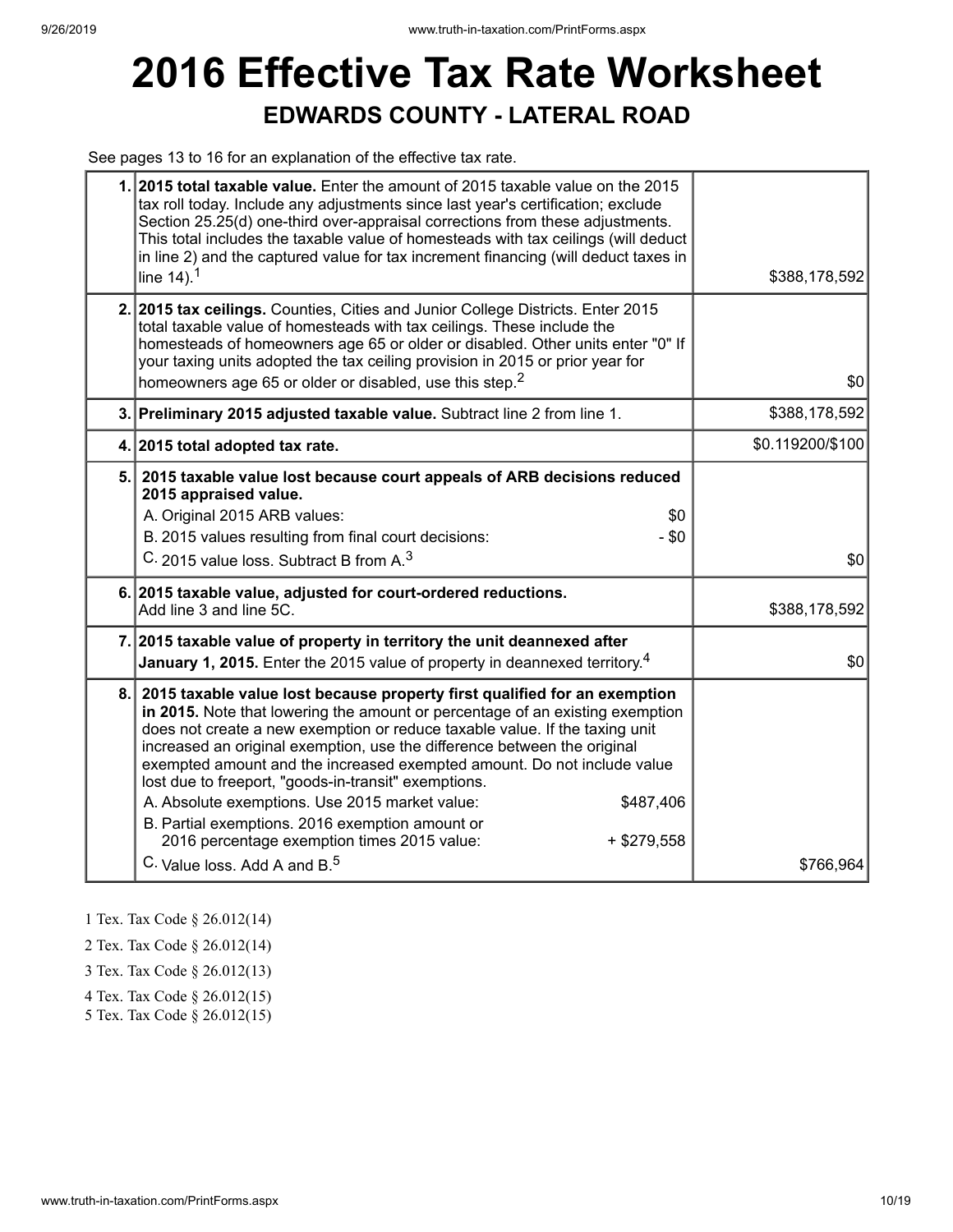### **2016 Effective Tax Rate Worksheet (continued) EDWARDS COUNTY - LATERAL ROAD**

| 9. | 2015 taxable value lost because property first qualified for agricultural<br>appraisal (1-d or 1-d-1), timber appraisal, recreational/scenic appraisal or<br>public access airport special appraisal in 2016. Use only those properties<br>that first qualified in 2016; do not use properties that qualified in 2015.<br>A. 2015 market value:<br>\$0<br>$-$ \$0<br>B. 2016 productivity or special appraised value:<br>C. Value loss. Subtract B from A. <sup>6</sup> | \$0           |
|----|-------------------------------------------------------------------------------------------------------------------------------------------------------------------------------------------------------------------------------------------------------------------------------------------------------------------------------------------------------------------------------------------------------------------------------------------------------------------------|---------------|
|    | 10. Total adjustments for lost value. Add lines 7, 8C and 9C.                                                                                                                                                                                                                                                                                                                                                                                                           | \$766,964     |
|    | 11. 2015 adjusted taxable value. Subtract line 10 from line 6.                                                                                                                                                                                                                                                                                                                                                                                                          | \$387,411,628 |
|    | 12. Adjusted 2015 taxes. Multiply line 4 by line 11 and divide by \$100.                                                                                                                                                                                                                                                                                                                                                                                                | \$461,794     |
|    | 13. Taxes refunded for years preceding tax year 2015. Enter the amount of<br>taxes refunded by the taxing unit for tax years preceding tax year 2015. Types<br>of refunds include court decisions, Tax Code § 25.25(b) and (c) corrections and<br>Tax Code § 31.11 payment errors. Do not include refunds for tax year 2015.<br>This line applies only to tax years preceding tax year 2015. $^7$                                                                       | \$3,322       |
|    | 14. Taxes in tax increment financing (TIF) for tax year 2015. Enter the amount of<br>taxes paid into the tax increment fund for a reinvestment zone as agreed by the<br>taxing unit. If the unit has no 2016 captured appraised value in Line 16D, enter<br>"0". <sup>8</sup>                                                                                                                                                                                           | \$0           |
|    | 15. Adjusted 2015 taxes with refunds and TIF adjustment. Add lines 12 and 13,<br>subtract line 14.9                                                                                                                                                                                                                                                                                                                                                                     | \$465,116     |
|    | 16. Total 2016 taxable value on the 2016 certified appraisal roll today. This<br>value includes only certified values and includes the total taxable value of<br>homesteads with tax ceilings (will deduct in line 18). These homesteads<br>includes homeowners age 65 or older or disabled. <sup>10</sup><br>A. Certified values only:<br>\$404,116,735<br>B. Counties: Include railroad rolling stock values<br>certified by the Comptroller's office:<br>$+$ \$0     |               |

6 Tex. Tax Code § 26.012(15)

7 Tex. Tax Code § 26.012(13)

8 Tex. Tax Code § 26.03(c)

9 Tex. Tax Code § 26.012(13)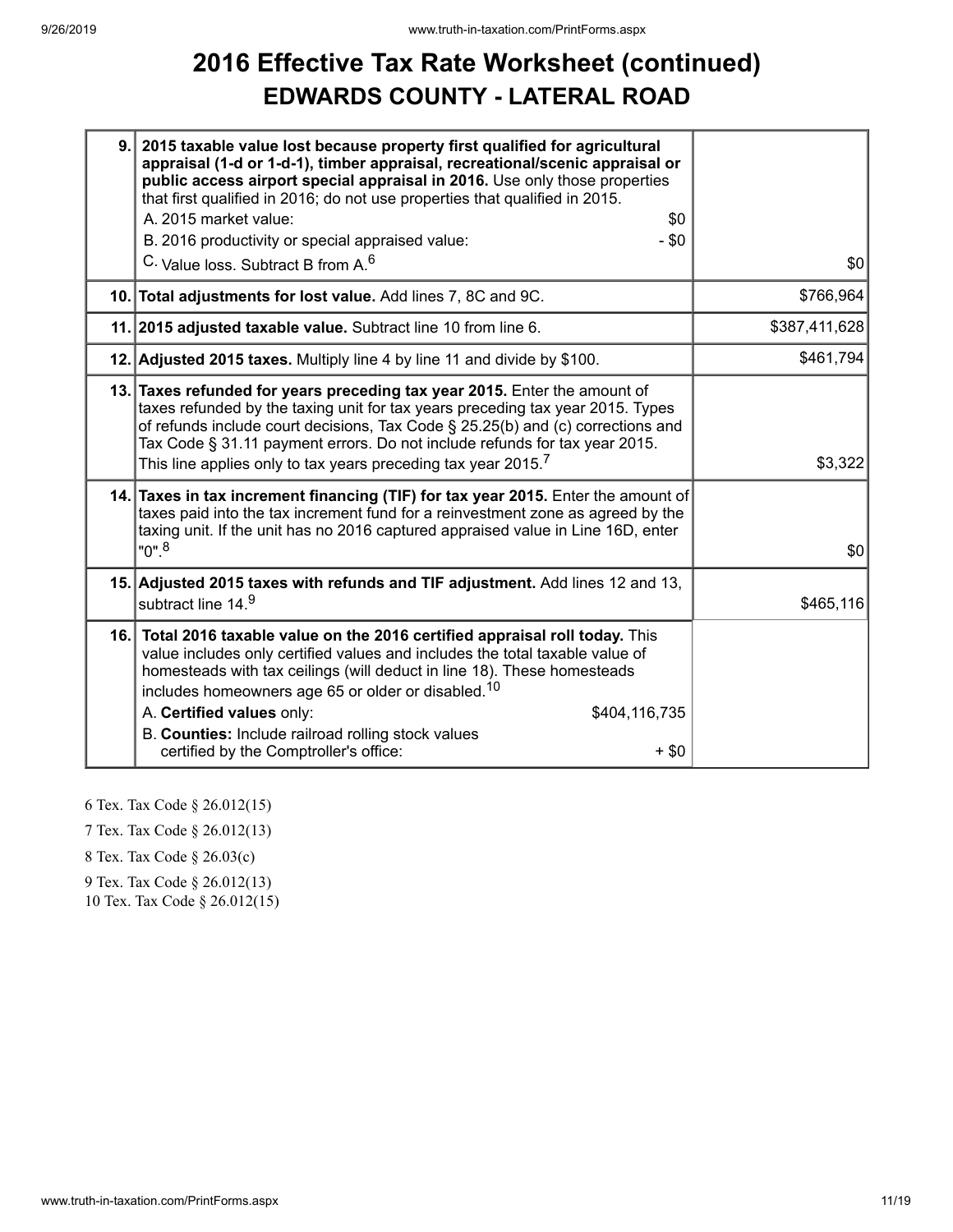## **2016 Effective Tax Rate Worksheet (continued) EDWARDS COUNTY - LATERAL ROAD**

| 16.<br>$\text{(cont.)}$ | C. Pollution control exemption: Deduct the value<br>of property exempted for the current tax year for<br>the first time as pollution control property:<br>D. Tax increment financing: Deduct the 2016<br>captured appraised value of property taxable by a<br>taxing unit in a tax increment financing zone for<br>which the 2016 taxes will be deposited into the<br>tax increment fund. Do not include any new<br>property value that will be included in line 21<br>below. <sup>11</sup><br>E. Total 2016 value. Add A and B, then subtract C<br>and D.                                                                                                                                                                                                                                                                                                                                                                                                                                                                                                                                                                                                                                                                                                    | $-$ \$0<br>$-$ \$0 | \$404,116,735 |
|-------------------------|---------------------------------------------------------------------------------------------------------------------------------------------------------------------------------------------------------------------------------------------------------------------------------------------------------------------------------------------------------------------------------------------------------------------------------------------------------------------------------------------------------------------------------------------------------------------------------------------------------------------------------------------------------------------------------------------------------------------------------------------------------------------------------------------------------------------------------------------------------------------------------------------------------------------------------------------------------------------------------------------------------------------------------------------------------------------------------------------------------------------------------------------------------------------------------------------------------------------------------------------------------------|--------------------|---------------|
| 17.1                    | Total value of properties under protest or not included on certified<br>appraisal roll. <sup>12</sup><br>A. 2016 taxable value of properties under protest.<br>The chief appraiser certifies a list of properties still<br>under ARB protest. The list shows the appraisal<br>district's value and the taxpayer's claimed value, if<br>any or an estimate of the value if the taxpayer<br>wins. For each of the properties under protest,<br>use the lowest of these values. Enter the total<br>value. <sup>13</sup><br>B. 2016 value of properties not under protest or<br>included on certified appraisal roll. The chief<br>appraiser gives taxing units a list of those taxable<br>properties that the chief appraiser knows about<br>but are not included at appraisal roll certification.<br>These properties also are not on the list of<br>properties that are still under protest. On this list<br>of properties, the chief appraiser includes the<br>market value, appraised value and exemptions for<br>the preceding year and a reasonable estimate of<br>the market value, appraised value and<br>exemptions for the current year. Use the lower<br>market, appraised or taxable value (as<br>appropriate). Enter the total value. <sup>14</sup> | \$0<br>$+$ \$0     |               |

- 11 Tex. Tax Code § 26.03(c)
- 12 Tex. Tax Code § 26.01(c)

13 Tex. Tax Code § 26.04 and 26.041

14 Tex. Tax Code § 26.04 and 26.041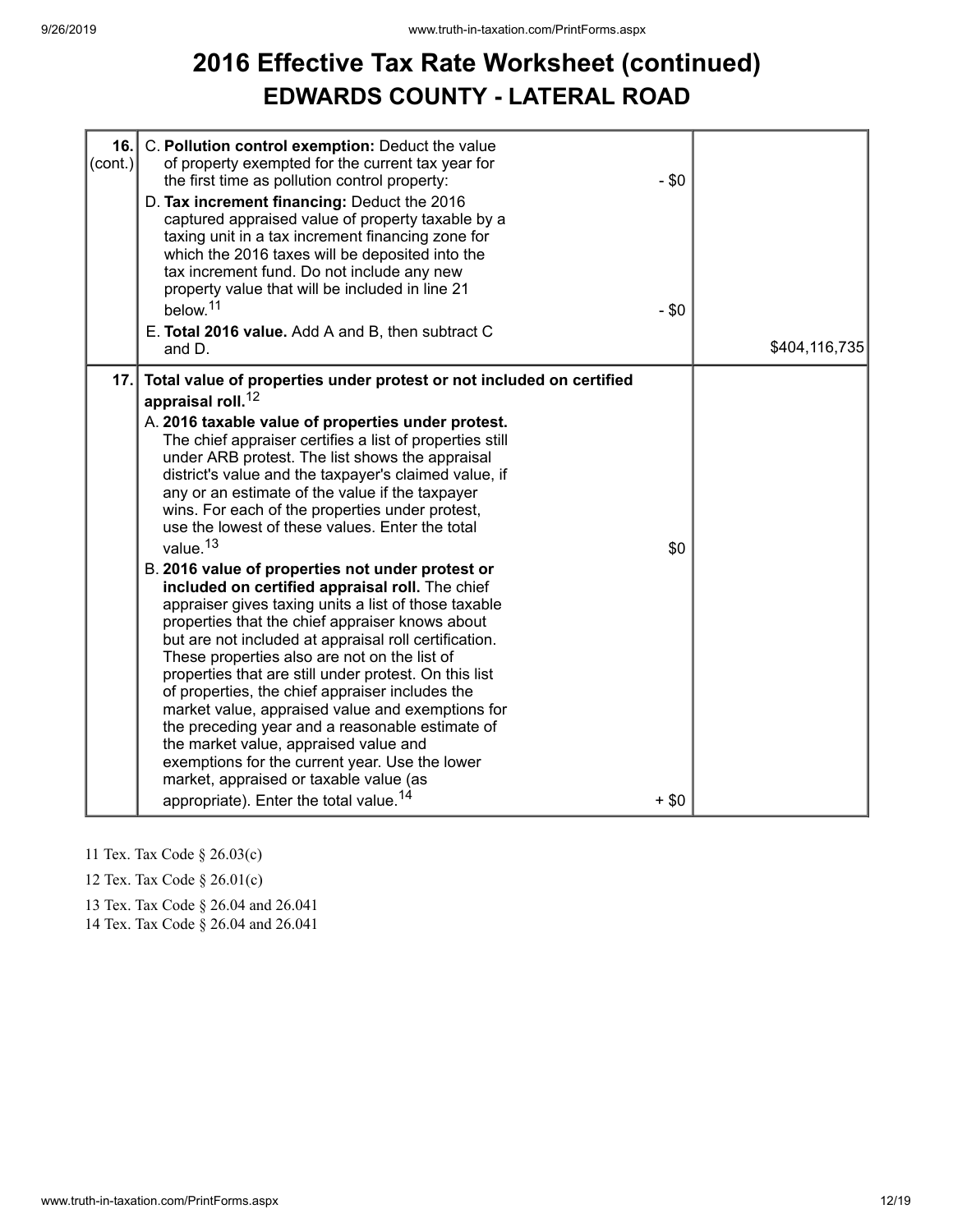#### **2016 Effective Tax Rate Worksheet (continued) EDWARDS COUNTY - LATERAL ROAD**

| 17.1<br> cont. | C. Total value under protest or not certified. Add<br>A and B.                                                                                                                                                                                                                                                                                                                                                                                                                                                                                                                                                                                 | \$0            |
|----------------|------------------------------------------------------------------------------------------------------------------------------------------------------------------------------------------------------------------------------------------------------------------------------------------------------------------------------------------------------------------------------------------------------------------------------------------------------------------------------------------------------------------------------------------------------------------------------------------------------------------------------------------------|----------------|
|                | 18. 2016 tax ceilings. Counties, cities and junior colleges enter 2016 total taxable<br>value of homesteads with tax ceilings. These include the homesteads of<br>homeowners age 65 or older or disabled. Other taxing units enter "0". If your<br>taxing units adopted the tax ceiling provision in 2015 or prior year for<br>homeowners age 65 or older or disabled, use this step. <sup>15</sup>                                                                                                                                                                                                                                            | \$0            |
|                | 19. 2016 total taxable value. Add lines 16E and 17C. Subtract line 18.                                                                                                                                                                                                                                                                                                                                                                                                                                                                                                                                                                         | \$404,116,735  |
|                | 20. Total 2016 taxable value of properties in territory annexed after January<br>1, 2008. Include both real and personal property. Enter the 2016 value of<br>property in territory annexed. <sup>16</sup>                                                                                                                                                                                                                                                                                                                                                                                                                                     | \$0            |
|                | 21. Total 2016 taxable value of new improvements and new personal property<br>located in new improvements. New means the item was not on the appraisal<br>roll in 2015. An improvement is a building, structure, fixture or fence erected on<br>or affixed to land. New additions to existing improvements may be included if<br>the appraised value can be determined. New personal property in a new<br>improvement must have been brought into the taxing unit after January 1, 2015<br>and be located in a new improvement. New improvements do include property<br>on which a tax abatement agreement has expired for 2016. <sup>17</sup> | \$4,395,524    |
|                | 22. Total adjustments to the 2016 taxable value. Add lines 20 and 21.                                                                                                                                                                                                                                                                                                                                                                                                                                                                                                                                                                          | \$4,395,524    |
|                | 23. 2016 adjusted taxable value. Subtract line 22 from line 19.                                                                                                                                                                                                                                                                                                                                                                                                                                                                                                                                                                                | \$399,721,211  |
|                | 24. 2016 effective tax rate. Divide line 15 by line 23 and multiply by \$100. <sup>18</sup>                                                                                                                                                                                                                                                                                                                                                                                                                                                                                                                                                    | \$0.1163/\$100 |
|                | 25. COUNTIES ONLY. Add together the effective tax rates for each type of tax the<br>county levies. The total is the 2016 county effective tax rate. <sup>19</sup>                                                                                                                                                                                                                                                                                                                                                                                                                                                                              |                |
|                | <b>Fund Name</b><br><b>Tax Rate</b><br>${fields.1}$<br>${fields2}$                                                                                                                                                                                                                                                                                                                                                                                                                                                                                                                                                                             | \$0.6615/\$100 |

15 Tex. Tax Code § 26.012(6)

16 Tex. Tax Code § 26.012(17)

17 Tex. Tax Code § 26.012(17)

18 Tex. Tax Code § 26.04(c)

19 Tex. Tax Code § 26.04(d)

A county, city or hospital district that adopted the additional sales tax in November 2015 or in May 2016 must adjust its effective tax rate. *The Additional Sales Tax Rate Worksheet* on page 39 sets out this adjustment. Do not forget to complete the *Additional Sales Tax Rate Worksheet* if the taxing unit adopted the additional sales tax on these dates.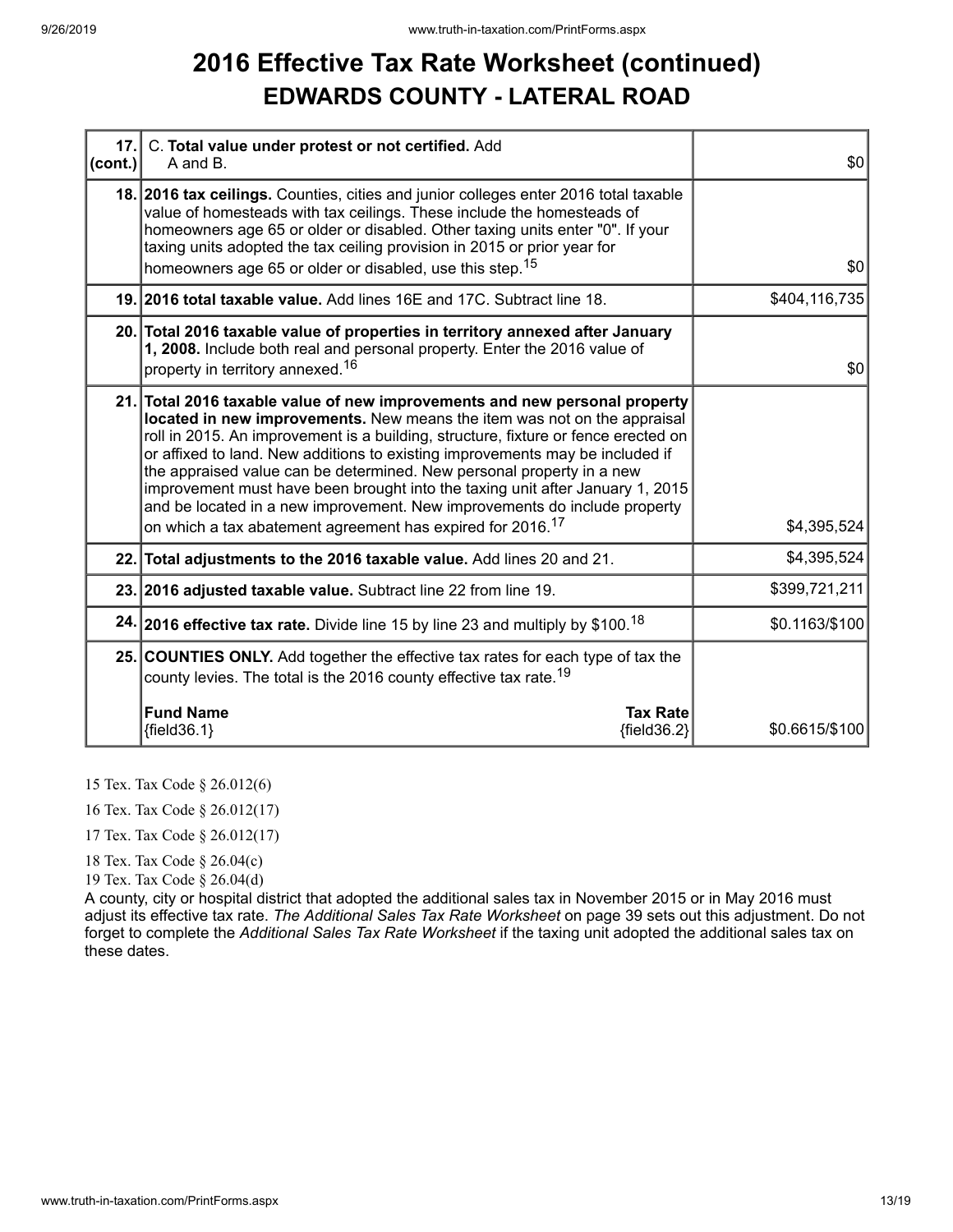# **2016 Rollback Tax Rate Worksheet EDWARDS COUNTY - LATERAL ROAD**

See pages 17 to 21 for an explanation of the rollback tax rate.

|      | 26. 2015 maintenance and operations (M&O) tax rate.                                                                                                                                                                                                                                                                                                                                                                                                                                                                                                                                                                                                                                                                                                                                                                                                                                                                                                                                                                                                                                                                                                                                                                                                                                                                                                                          | \$0.119200/\$100 |
|------|------------------------------------------------------------------------------------------------------------------------------------------------------------------------------------------------------------------------------------------------------------------------------------------------------------------------------------------------------------------------------------------------------------------------------------------------------------------------------------------------------------------------------------------------------------------------------------------------------------------------------------------------------------------------------------------------------------------------------------------------------------------------------------------------------------------------------------------------------------------------------------------------------------------------------------------------------------------------------------------------------------------------------------------------------------------------------------------------------------------------------------------------------------------------------------------------------------------------------------------------------------------------------------------------------------------------------------------------------------------------------|------------------|
|      | 27. 2015 adjusted taxable value. Enter the amount from line 11.                                                                                                                                                                                                                                                                                                                                                                                                                                                                                                                                                                                                                                                                                                                                                                                                                                                                                                                                                                                                                                                                                                                                                                                                                                                                                                              | \$387,411,628    |
| 28.1 | 2015 M&O taxes.<br>\$461,794<br>A. Multiply line 26 by line 27 and divide by \$100.<br>B. Cities, counties and hospital districts with<br>additional sales tax: Amount of additional sales<br>tax collected and spent on M&O expenses in<br>2015. Enter amount from full year's sales tax<br>revenue spent for M&O in 2015 fiscal year, if any.<br>Other units, enter "0." Counties exclude any<br>amount that was spent for economic development<br>grants from the amount of sales tax spent.<br>$+$ \$0<br>C. Counties: Enter the amount for the state criminal<br>justice mandate. If second or later year, the<br>amount is for increased cost above last year's<br>amount. Other units, enter "0."<br>$+$ \$0<br>D. Transferring function: If discontinuing all of a<br>department, function or activity and transferring it<br>to another unit by written contract, enter the<br>amount spent by the unit discontinuing the<br>function in the 12 months preceding the month of<br>this calculation. If the unit did not operate this<br>function for this 12-month period, use the amount<br>spent in the last full fiscal year in which the unit<br>operated the function. The unit discontinuing the<br>function will subtract this amount in H below. The<br>unit receiving the function will add this amount in<br>H below. Other units, enter "0."<br>$+/-$ \$0 |                  |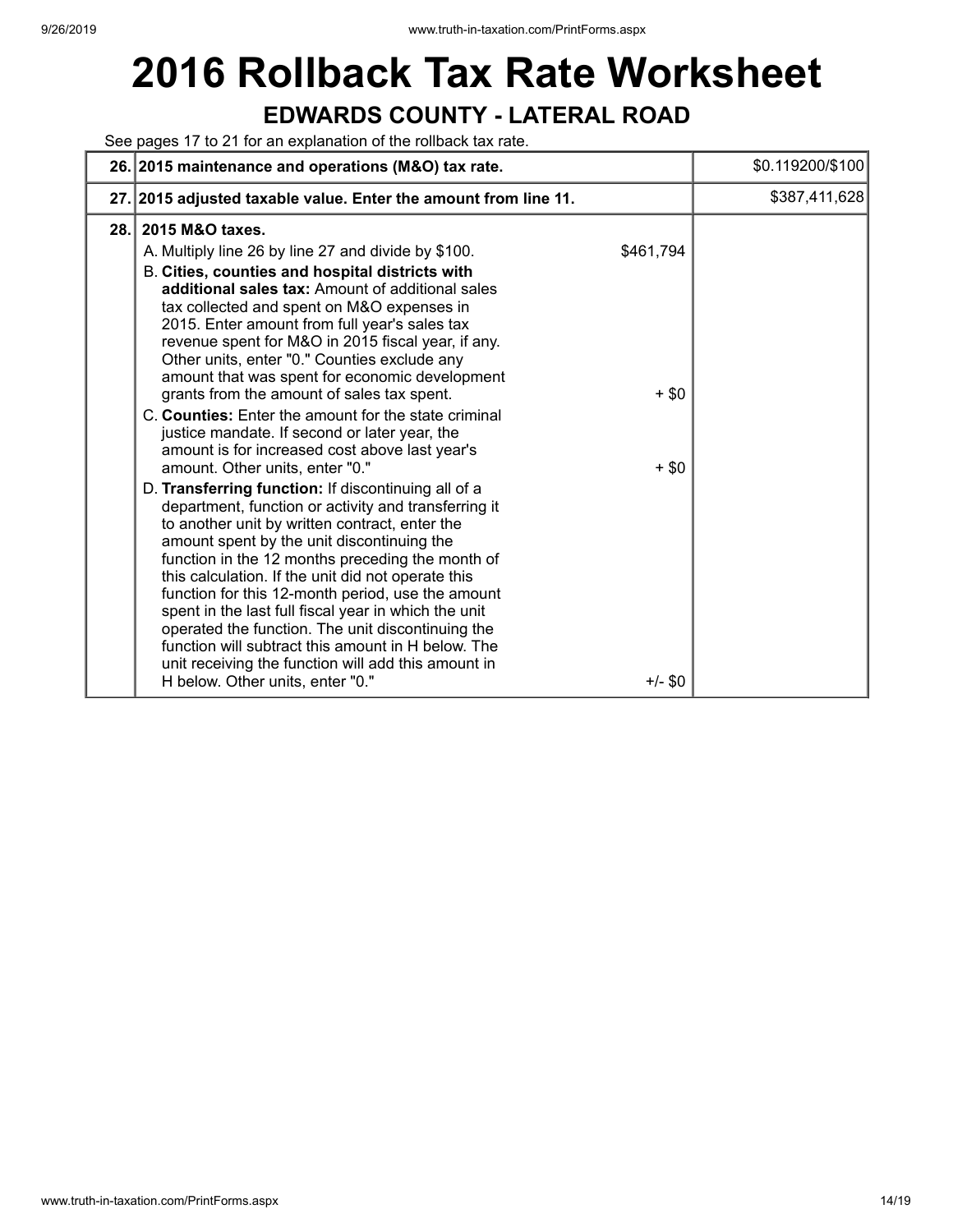#### **2016 Rollback Tax Rate Worksheet (continued) EDWARDS COUNTY - LATERAL ROAD**

| 28.<br>(cont.) | E. Taxes refunded for years preceding tax year<br>2015: Enter the amount of M&O taxes refunded<br>during the last budget year for tax years<br>preceding tax year 2015. Types of refunds<br>include court decisions, Section 25.25(b) and (c)<br>corrections and Section 31.11 payment errors.<br>Do not include refunds for tax year 2015. This<br>line applies only to tax years preceding tax year<br>2015.<br>$+$ \$3,239<br>F. Enhanced indigent health care expenditures:<br>Enter the increased amount for the current year's<br>enhanced indigent health care expenditures<br>above the preceding tax year's enhanced<br>indigent health care expenditures, less any state<br>assistance.<br>G. Taxes in tax increment financing (TIF): Enter<br>the amount of taxes paid into the tax increment<br>fund for a reinvestment zone as agreed by the<br>taxing unit. If the unit has no 2016 captured<br>appraised value in Line 16D, enter "0."<br>H. Adjusted M&O Taxes. Add A, B, C, E and F. For<br>unit with D, subtract if discontinuing function and | $+$ \$0<br>$-$ \$0 |                |
|----------------|------------------------------------------------------------------------------------------------------------------------------------------------------------------------------------------------------------------------------------------------------------------------------------------------------------------------------------------------------------------------------------------------------------------------------------------------------------------------------------------------------------------------------------------------------------------------------------------------------------------------------------------------------------------------------------------------------------------------------------------------------------------------------------------------------------------------------------------------------------------------------------------------------------------------------------------------------------------------------------------------------------------------------------------------------------------|--------------------|----------------|
|                | add if receiving function. Subtract G.                                                                                                                                                                                                                                                                                                                                                                                                                                                                                                                                                                                                                                                                                                                                                                                                                                                                                                                                                                                                                           |                    | \$465,033      |
|                | 29. 2016 adjusted taxable value.<br>Enter line 23 from the Effective Tax Rate Worksheet.                                                                                                                                                                                                                                                                                                                                                                                                                                                                                                                                                                                                                                                                                                                                                                                                                                                                                                                                                                         |                    | \$399,721,211  |
|                | 30. 2016 effective maintenance and operations rate.<br>Divide line 28H by line 29 and multiply by \$100.                                                                                                                                                                                                                                                                                                                                                                                                                                                                                                                                                                                                                                                                                                                                                                                                                                                                                                                                                         |                    | \$0.1163/\$100 |
|                | 31. 2016 rollback maintenance and operation rate.<br>Multiply line 30 by 1.08. (See lines 49 to 52 for additional rate for pollution<br>control expenses.                                                                                                                                                                                                                                                                                                                                                                                                                                                                                                                                                                                                                                                                                                                                                                                                                                                                                                        |                    | \$0.1256/\$100 |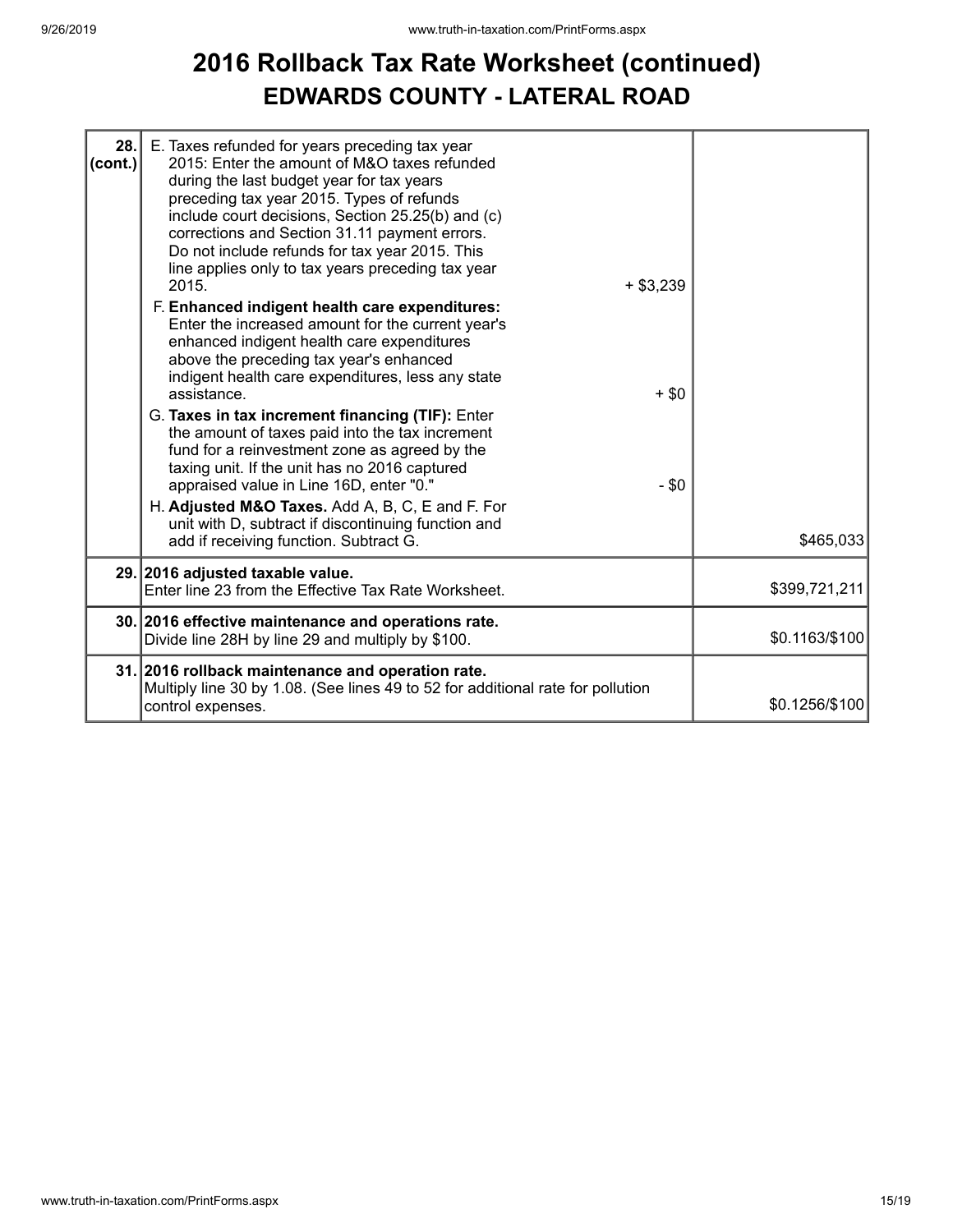#### **2016 Rollback Tax Rate Worksheet (continued) EDWARDS COUNTY - LATERAL ROAD**

| 32. | Total 2016 debt to be paid with property taxes and additional sales tax                                                                           |                |
|-----|---------------------------------------------------------------------------------------------------------------------------------------------------|----------------|
|     | revenue.<br>"Debt" means the interest and principal that will be paid on debts that:                                                              |                |
|     | (1) are paid by property taxes,                                                                                                                   |                |
|     | (2) are secured by property taxes,                                                                                                                |                |
|     | (3) are scheduled for payment over a period longer than one year and<br>(4) are not classified in the unit's budget as M&O expenses.              |                |
|     | A: Debt also includes contractual payments to other                                                                                               |                |
|     | taxing units that have incurred debts on behalf of this                                                                                           |                |
|     | taxing unit, if those debts meet the four conditions                                                                                              |                |
|     | above. Include only amounts that will be paid from                                                                                                |                |
|     | property tax revenue. Do not include appraisal<br>district budget payments. List the debt in Schedule                                             |                |
|     | B: Debt Service.<br>\$0                                                                                                                           |                |
|     | B: Subtract unencumbered fund amount used to                                                                                                      |                |
|     | reduce total debt.<br>-\$0                                                                                                                        |                |
|     | $-$0$<br>C: Subtract amount paid from other resources.                                                                                            |                |
|     | D: Adjusted debt. Subtract B and C from A.                                                                                                        | \$0            |
|     |                                                                                                                                                   |                |
|     | 33. Certified 2015 excess debt collections. Enter the amount certified by the                                                                     |                |
|     | collector.                                                                                                                                        | \$0            |
|     | 34. Adjusted 2016 debt. Subtract line 33 from line 32.                                                                                            | \$0            |
|     | 35. Certified 2016 anticipated collection rate. Enter the rate certified by the                                                                   |                |
|     | collector. If the rate is 100 percent or greater, enter 100 percent.                                                                              | 95.000000%     |
|     | 36. 2016 debt adjusted for collections. Divide line 34 by line 35.                                                                                | \$0            |
|     | 37. 2016 total taxable value. Enter the amount on line 19.                                                                                        | \$404,116,735  |
|     | 38. 2016 debt tax rate. Divide line 36 by line 37 and multiply by \$100.                                                                          | \$0.0000/\$100 |
|     | 39. 2016 rollback tax rate. Add lines 31 and 38.                                                                                                  | \$0.1256/\$100 |
|     | 40. COUNTIES ONLY. Add together the rollback tax rates for each type of tax the<br>county levies. The total is the 2016 county rollback tax rate. |                |
|     |                                                                                                                                                   |                |
|     | <b>Fund Name</b><br><b>Tax Rate</b><br>${fields2}$<br>${fields 5.1}$                                                                              | \$0.7122/\$100 |

A taxing unit that adopted the additional sales tax must complete the lines for the *Additional Sales Tax Rate*. A taxing unit seeking additional rollback protection for pollution control expenses completes the *Additional Rollback Protection for Pollution Control*.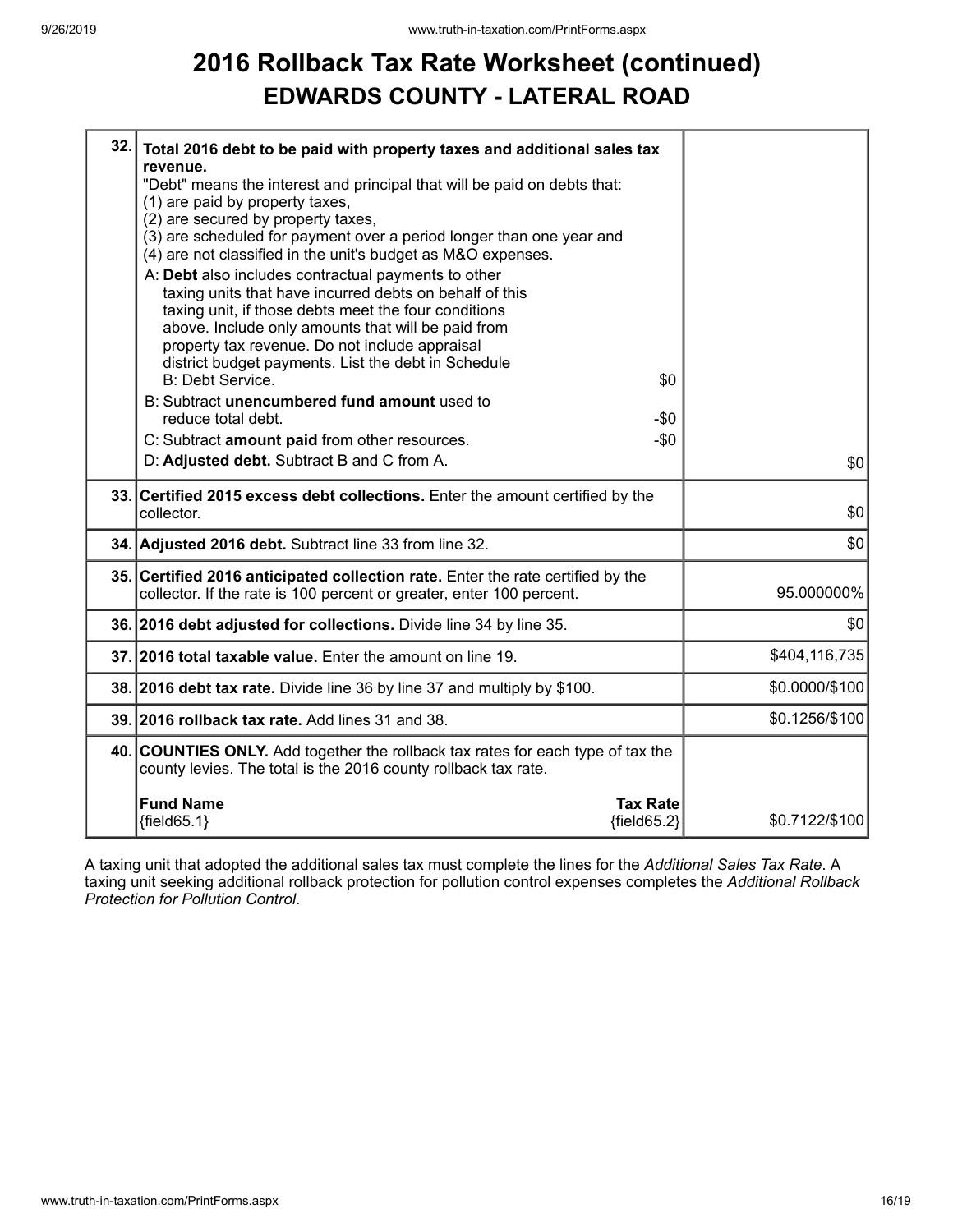## **Additional Sales Tax Rate Worksheet EDWARDS COUNTY - LATERAL ROAD**

| 41. Units that adopted the sales tax in August or November 2015, or in January or<br>May 2016. Enter the Comptroller's estimate of taxable sales for the previous<br>four quarters. Units that adopted the sales tax before August 2015, skip this<br>line. | \$0            |
|-------------------------------------------------------------------------------------------------------------------------------------------------------------------------------------------------------------------------------------------------------------|----------------|
| 42. Estimated sales tax revenue. Counties exclude any amount that is or will be<br>spent for economic development grants from the amount of estimated sales tax<br>revenue.                                                                                 |                |
| UNITS THAT ADOPTED THE SALES TAX IN AUGUST OR NOVEMBER<br>2015, OR IN JANUARY OR MAY 2016. Multiply the amount on line 41 by the<br>sales tax rate (.01, .005, or .0025, as applicable) and multiply the result by<br>.95.                                  |                |
| $-OR-$                                                                                                                                                                                                                                                      |                |
| UNITS THAT ADOPTED THE SALES TAX BEFORE AUGUST 2015. Enter<br>the sales tax revenue for the previous four quarters. Do not multiply by .95.                                                                                                                 | \$0            |
| 43. 2016 total taxable value. Enter the amount from line 37 of the Rollback Tax<br>Rate Worksheet.                                                                                                                                                          | \$404,116,735  |
| 44. Sales tax adjustment rate. Divide line 42 by line 43 and multiply by \$100.                                                                                                                                                                             | \$0.0000/\$100 |
| 45. 2016 effective tax rate, unadjusted for sales tax. Enter the rate from line 24 or<br>25, as applicable, on the Effective Tax Rate Worksheet.                                                                                                            | \$0.6615/\$100 |
| 46. 2016 effective tax rate, adjusted for sales tax.                                                                                                                                                                                                        |                |
| UNITS THAT ADOPTED THE SALES TAX IN AUGUST OR NOVEMBER<br>2015, OR IN JANUARY OR MAY 2016. Subtract line 45 from line 46.                                                                                                                                   |                |
| $-OR-$                                                                                                                                                                                                                                                      |                |
| UNITS THAT ADOPTED THE SALES TAX BEFORE AUGUST 2015. Enter<br>line 46, do not subtract.                                                                                                                                                                     | \$0.6615/\$100 |
| 47. 2016 rollback tax rate, unadjusted for sales tax. Enter the rate from line 39 or<br>40, as applicable, of the rollback tax rate worksheet.                                                                                                              | \$0.7122/\$100 |
| 48. 2016 rollback tax rate, adjusted for sales tax. Subtract line 44 from line 47.                                                                                                                                                                          | \$0.7122/\$100 |

If the additional sales tax rate increased or decreased from last year, contact the Comptroller's office for special instructions on calculating the sales tax projection for the first year after the rate change.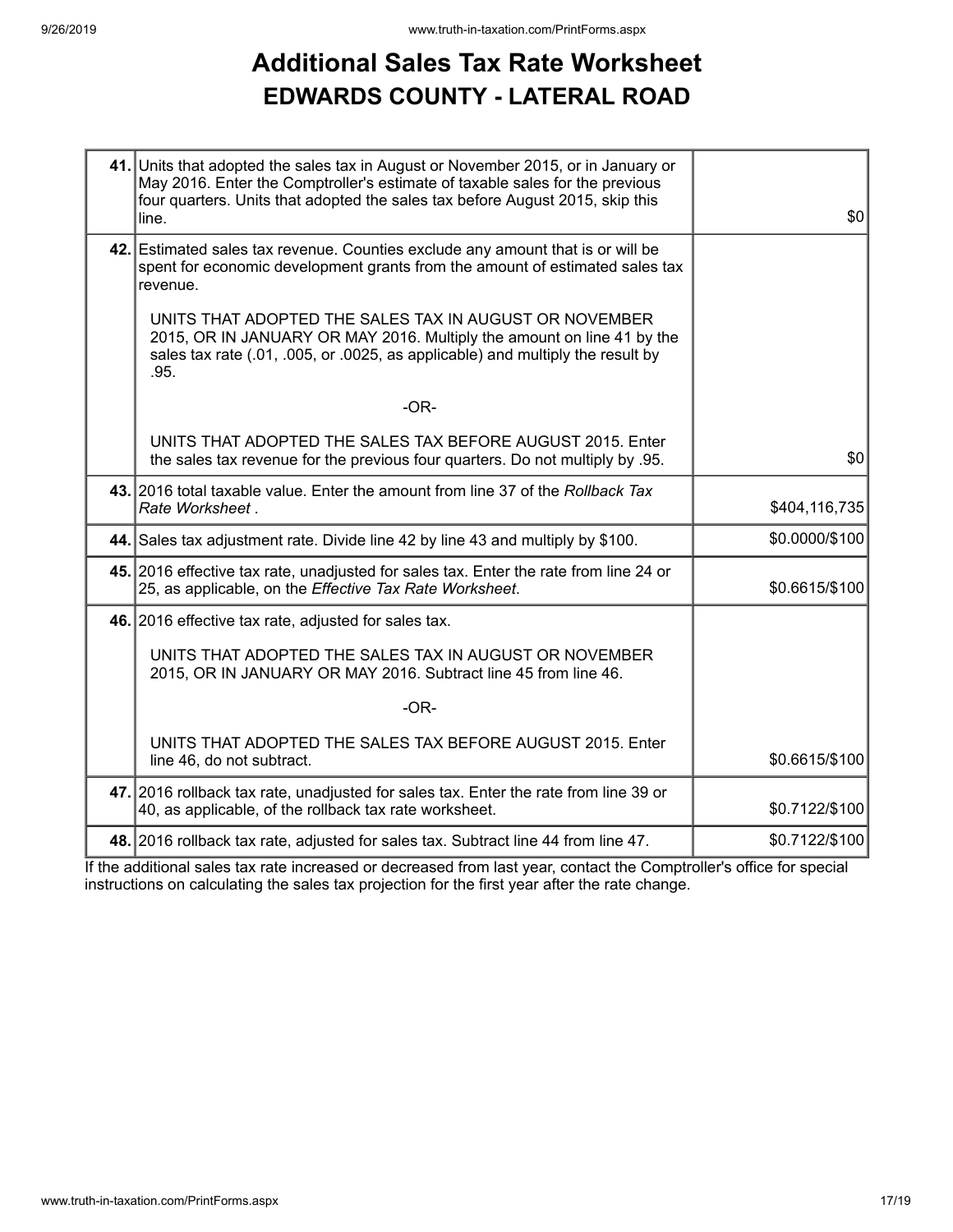#### **Additional Rollback Protection for Pollution Control Worksheet EDWARDS COUNTY - LATERAL ROAD**

| 49. Certified expenses from TCEQ. Enter the amount certified in the determination<br>letter from TCEQ. The taxing unit shall provide its assessor with a copy of the<br>letter. See Part 3, the Rollback Rate, for more details. | \$0            |
|----------------------------------------------------------------------------------------------------------------------------------------------------------------------------------------------------------------------------------|----------------|
| 50. 2016 total taxable value. Enter the amount from line 37 of the Rollback Tax<br> Rate Worksheet.                                                                                                                              | \$404,116,735  |
| 51. Additional rate for pollution control. Divide line 49 by line 50 and multiply by 100.                                                                                                                                        | \$0.0000/\$100 |
| 52. 2016 rollback tax rate, adjusted for pollution control. Add line 51 to one of the<br>following lines (as applicable): line 39, line 40 (counties) or line 48 (units with<br>the additional sales tax).                       | \$0.7122/\$100 |